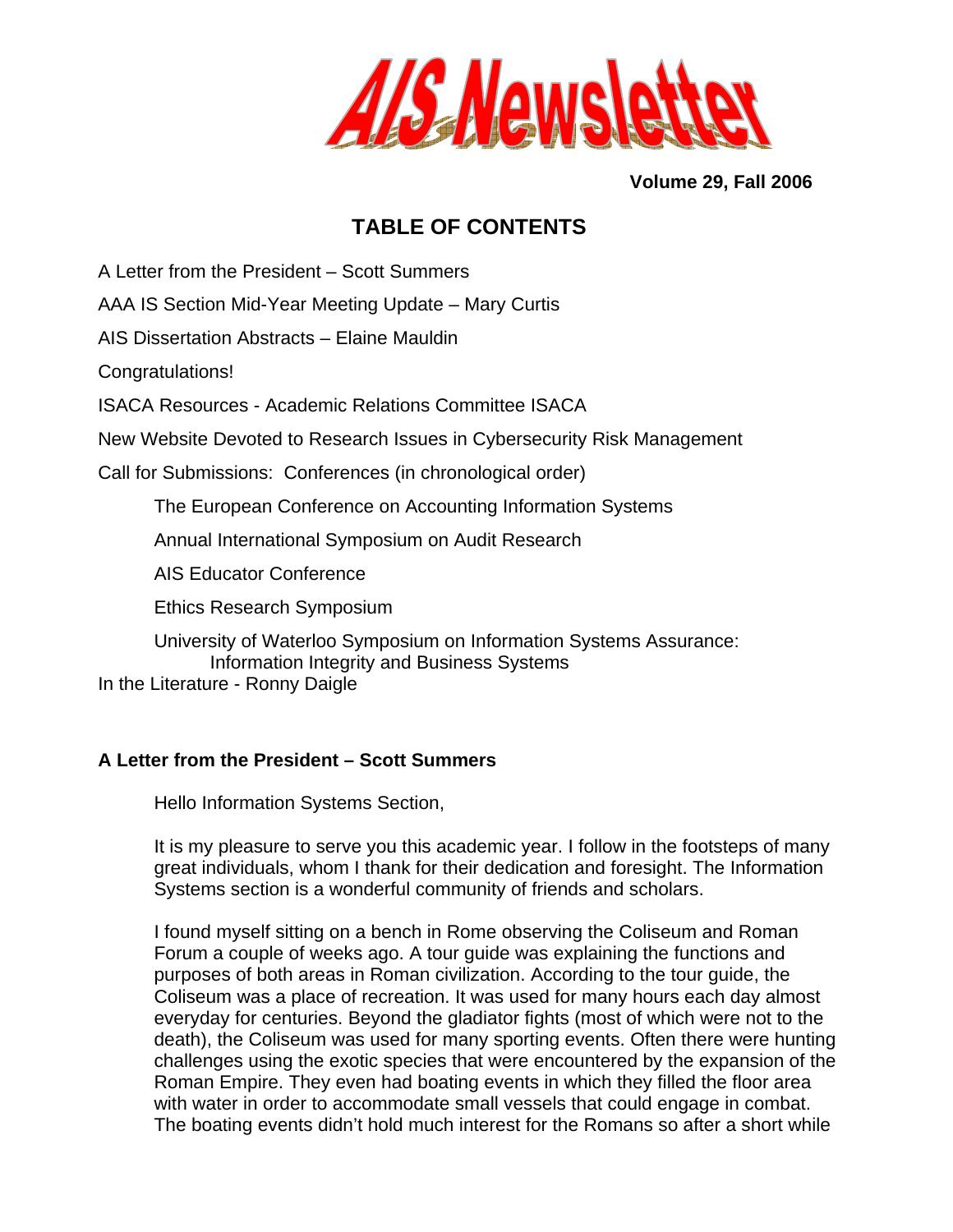they did away with such and rebuilt the arena floor to enhance the other events. They excavated under the floor to create holding cells for slave combatants and animals. They then created an elevator system that allowed the insertion of animals or combatants through trap doors in the floor of the arena.

The Coliseum provided decades if not centuries of entertainment. The games in the Coliseum were instrumental in keeping the civilians of the day entertained. You see, a Roman citizen was limited to one day of work a week. The ruling government feared that all of these idle citizens would cause difficulty if they were not engaged in something. The guide noted that slaves accomplished the work that needed to be done.

Just across the way was the Forum. In contrast to the Coliseum, the Forum was the business section of the city and empire. Here one could conduct all of the business that was needed, from buying and selling food, textiles, wares or slaves to obtaining permits from the local government. Streets were laid out in a grid pattern to make efficient use of the space. Interestingly, the government dictated that a grid-pattern forum area be incorporated into each new Roman outpost as the empire expanded so that a Roman citizen would be comfortable with the business district wherever they went.

As I took in the wonder of the ancient sites, I thought of the IS section. I thought of the gladiatorial action that often accompanies the review processes of our research endeavors. I thought of how those processes would change if we moved them out of the Coliseum and into the Forum. I pondered on this for some time. How much of our academic careers are spent in the Coliseum verses the Forum areas of our professional endeavors?

This thought lead to other thoughts about the business district of the IS section. So many services are offered through the IS section which enable and empower us as we do our research, teaching and service. I thought of the many individuals offering services in our Forum district; from the newsletter editors, journal editors, reviewers, committee chairs and committee members. I wondered what the shops might look like in our Forum area. I am sure we would have shops and groupings of shops supporting the three areas of faculty endeavor. Among those clusters, we would have shops representing the *Journal of Information Systems*, the C3 projects, this newsletter and the newsletters that have gone before, the midyear meetings and doctoral consortium. We would have a governance center as well and perhaps embassies to the other areas of accounting and to the profession.

This vision stayed with me for some time. In sharing it with you, I hope that you will be encouraged to move from the Coliseum where most are just spectators to the Forum where we are active participants. I hope that you will engage the activities of the Forum from both sides of the table. I hope that you will be both offering and receiving services. I also hope that you will reach out to the visitors of our Forum area. Be inviting and encouraging to them as they shop among our stores. Embrace them.

Now, before this thought goes too far, I want to note that we will not be wearing togas at the midyear meeting in Savannah. Nonetheless, the meetings in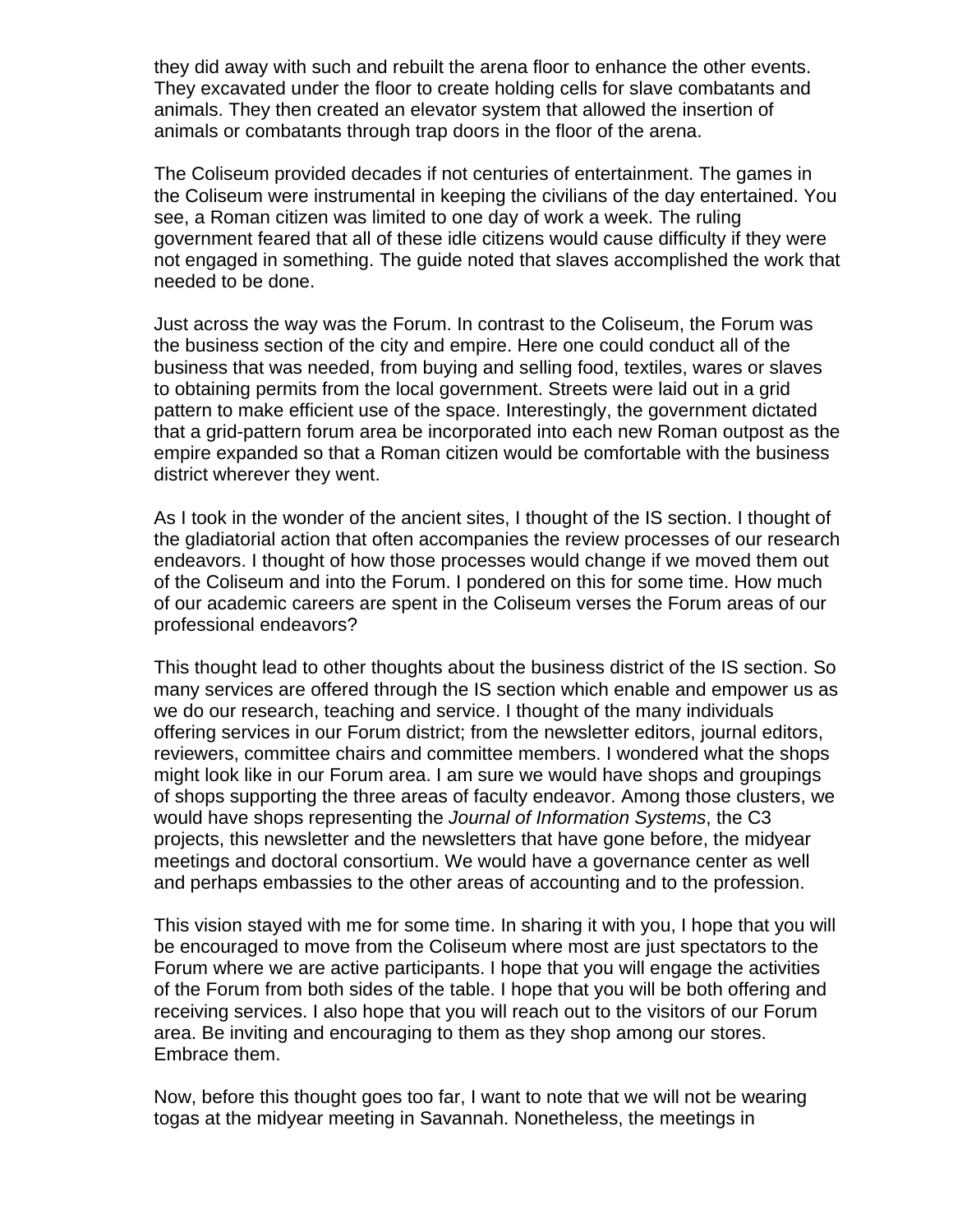<span id="page-2-0"></span>Savannah next month will be enlightening and beneficial to all that attend. If you haven't made your reservations yet, I hope you will do so soon.

I encourage each of you to be involved with the section. Particularly, I ask you to keep track of ideas where the section might provide benefit to you as you accomplish your research, teaching and service. As you note these intersections, I encourage you to send an email to a section officer so that we may act upon these opportunities.

Again, I thank you for the opportunity to serve.

Scott Summers

### **AAA IS Section Mid-Year Meeting Update – Mary Curtis**

# **It's Not Too Late to Come to Savannah!!**

AAA-IS Section Midyear Conference will be in Savannah, Georgia from January 3- 6, 2007 at the Hilton Savannah DeSoto. The program this year contains an exciting blend of research, education and practitioner updates. The conference opens on Thursday afternoon with a new Early Bird session on IT audit, and closes Saturday afternoon at 3:00 after a session on forensics. Also new this year is an invitation to all members to submit works-in-progress to the JIS Research Workshop (previously open only to the new scholars), to be held on Friday morning. There will also be Best Paper Awards for both the best academic paper and the best education paper. So, come early and stay late!

There will be three **special sessions** open to all attendees this year, in addition to the education paper sessions: Thursday afternoon, January  $4<sup>th</sup>$ , beginning at 3:00, there will be an update on practice, education and research for IS audit; Friday, at lunch, we will hear from Caleb Sima, on web application security; and Saturday afternoon, January 6<sup>th</sup>, immediately after lunch, Conan Albrect will talk on fraud examination and digital forensics. We are also happy to welcome AAA Presidentelect, Gary Previts, as our plenary session speaker. Finally, an education session on Friday afternoon will address the use of ERP software in the classroom with presentations by three accounting faculty, who have successfully integrated ERP into their systems courses.

Another change this year is the opening of the **JIS Research Development Workshop** to all members. Scheduled for Friday morning, January 5<sup>th</sup>, workshop participants can discuss drafts of their working papers or research ideas with members of the JIS Editorial Advisory and Review Board and with other workshop participants. Submissions should be made, via email, to Margarita Lenk ( [margarita.lenk@colostate.edu](mailto:margarita.lenk@colostate.edu) ) no later than **November 1**, 2006. Papers submitted for conference consideration should not also be submitted to the Workshop.

Doctoral students and new AIS professors are invited to attend the 5th annual **AIS New Scholar Consortium**. It will kick off with a reception on Wednesday evening, January 3<sup>rd</sup> and end just before the Early Bird session on Thursday afternoon. Consortium attendees will see presentations on teaching cases, participate in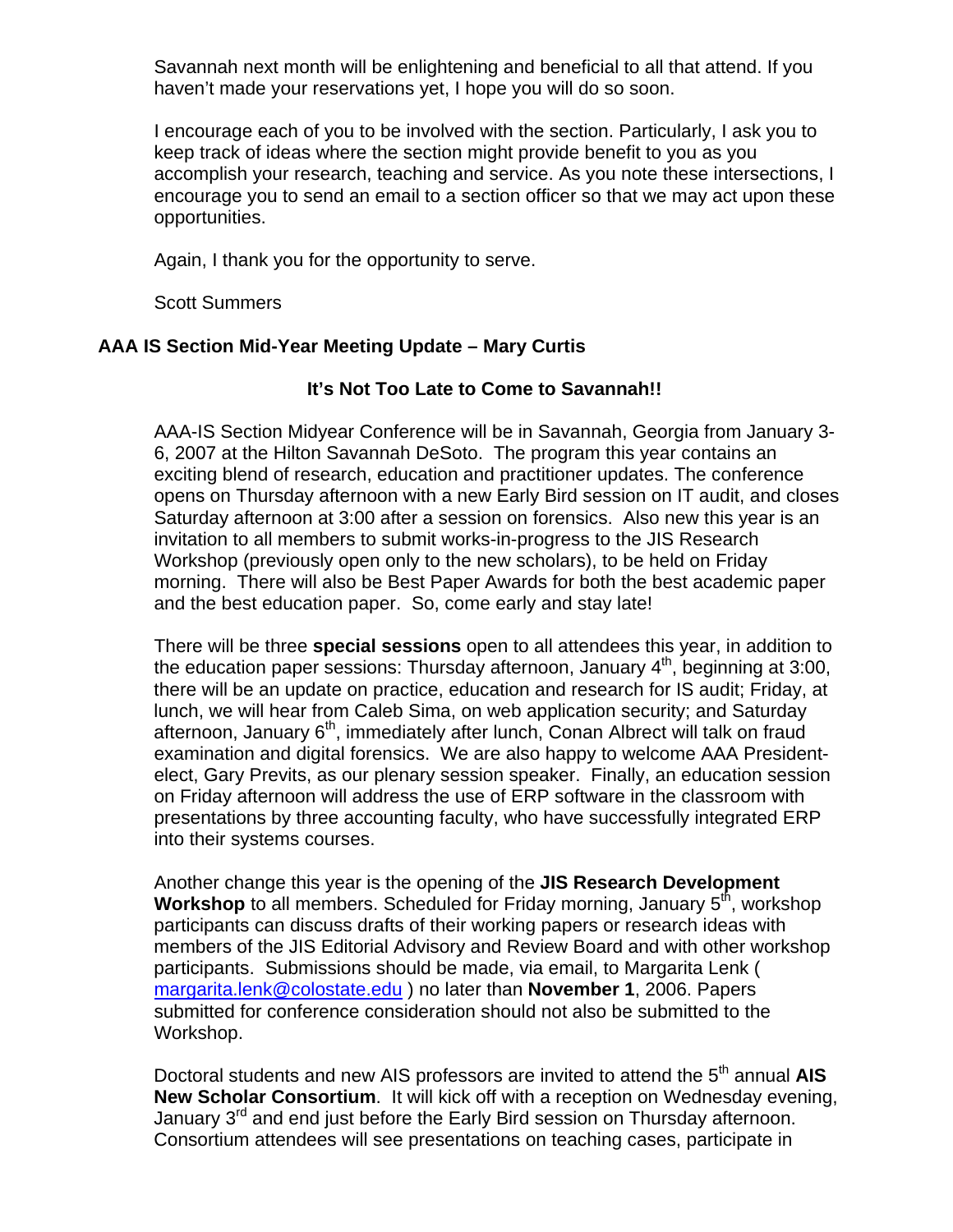<span id="page-3-0"></span>research topic brainstorming sessions and hear from the leaders in our field regarding current AIS topics. For doctoral students who are members of the IS section, the registration fee is a mere \$10 for the entire conference.

As in prior years, the **Semantic Modeling of Accounting Phenomena (SMAP)** CPE Session will be offered as a continuing professional education (CPE) session on Thursday, January  $4^{th}$  from 8:30 am  $-$  5:00 pm. The workshop will be led by Bill McCarthy and Julie Smith David. SMAP is designed for those interested in enhancing their REA expertise. Participants in prior years have included faculty with limited experience in REA to faculty who are active in researching advanced REA issues. Anyone interested in REA is encouraged to attend. SMAP submission should be made via email to Julie Smith David ([julie.smith.david@asu.edu](mailto:julie.smith.david@asu.edu)) by **December 1**, 2006. Additionally, the **AI/ET Section** of the AAA will join the IS section in this meeting.

Visit the AAA website [\(http://aaahq.org/infosys/conferences/midyear2007.htm\)](http://aaahq.org/infosys/conferences/midyear2007.htm) for more details on the conference, as well as information on Savannah and the hotel, and for registration. The price for early registration is \$225 for members, \$250 for non-members, \$10 for doctoral students who attend the New Scholar's Consortium, and SMAP is an extra \$120. There is an additional late-registration fee of \$25 after Dec. 5.

### **AIS Dissertation Abstracts – Elaine Mauldin**

Since 1997, the AAA-IS Section has distributed AIS dissertation abstracts, currently through its website. The 2006 Dissertation Abstracts have recently been posted on the web site for dissertations completed in 2005. Please visit our website to review these abstracts. We rely on members of the section to identify recently completed dissertations. If you or someone you know has an AIS dissertation completed in 2005 that was missed please contact Elaine Mauldin ( [maudlin@missouri.edu](mailto:maudlin@missouri.edu) ) with the person's name and current academic affiliation (an email address would be welcomed) so we can include it next year. AIS dissertations include topics such as the organization and management of AIS, database systems, expert systems, ERP systems, computer auditing and assurance, behavioral implications of AIS, E-commerce, the effect of system tools on decision-making, and many others.

### **Congratulations!**

Roger Debreceny (U Hawai`i) has been appointed as the Chair of the CobiT Steering Committee of the IT Governance Institute ([www.itgi.org](http://www.itgi.org/)). The Committee is responsible for the production of CobiT and all its ancillary materials, supporting products including CobiT Online and educational courses. Version 4.1 of CobiT will be published later in the year, along with the *Control Practices* that support CobiT, the *IT Governance Implementation Guide* (2nd Edition) and the *Assurance Guide using CobiT.*

Scott Summers (BYU) has been appointed as the Chair of the Academic Relations committee of ISACA [\(www.isaca.org](http://www.isaca.org/)) and Ed O'Donnell (U Kansas) has been appointed as a member of the committee. The committee is charged with developing strategies for linking ISACA to the academic community, building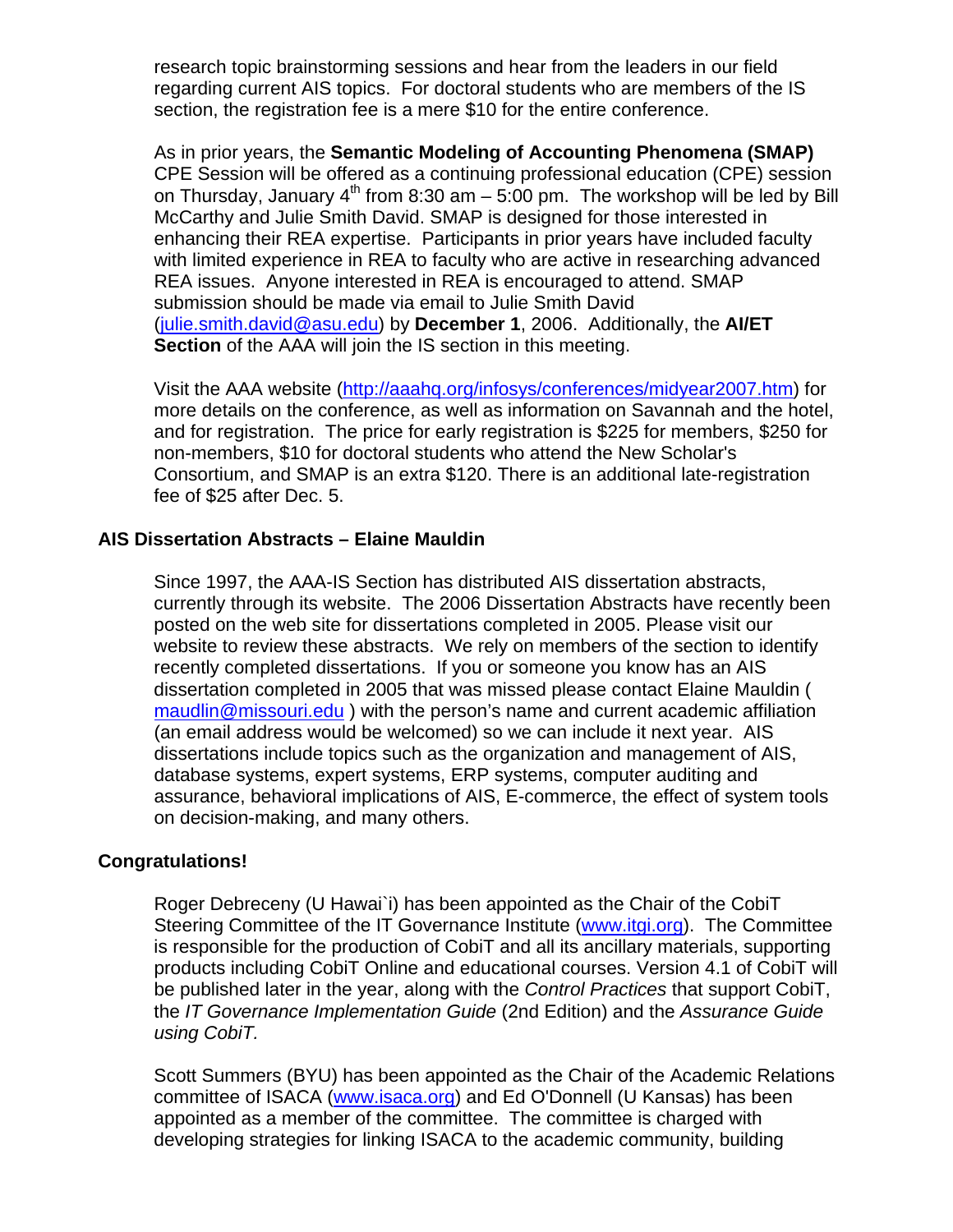<span id="page-4-0"></span>educational materials including the CobiT in Academia materials and model curricula. A revised version of CobiT in Academia will follow shortly after publication of CobiT 4.1 [\(www.isaca.org/cobitinacademia](http://www.isaca.org/cobitinacademia))

#### **ISACA Resources**

Hello academic colleagues,

Do you need some help in surfing the "IT controls" wave? The remainder of this communication should be of help to you. The Academic Relations committee of ISACA, I would like to invite you to examine a few items that may assist you in your courses and curriculum.

COBIT is the premier framework for IT governance. It covers the broad spectrum of planning, creating, managing and monitoring the IT infrastructure, information and assets of the organization. Thus whether you teach IT audit, systems analysis, data communication, system security, IT management or risk management, this standard will fit into your curriculum. The standard is available for you to download at [www.isaca.org/cobit](http://www.isaca.org/cobit) .

ISACA has created a number of materials that can help you incorporate COBIT into your classroom. Collectively these materials are called COBIT in Academia (CiA). Included in this set of materials are a COBIT student book, teaching slide decks, cases and caselets. The cases provide an experience to the students allowing them to integrate their knowledge of systems, accounting, and IT governance. The mini cases provide excellent in-class thought activities and discussions. Pick through the materials and use what you like. The material is available after completing a questionnaire at [www.isaca.org/cobitinacademia](http://www.isaca.org/cobitinacademia) .

Want to check your curriculum against the model curriculum for IS Audit and Control? We can help you here. Give your students a competitive edge by certifying your curriculum with ISACA. ISACA's model curriculum is available for download at [www.isaca.org/modelcurricula](http://www.isaca.org/modelcurricula) .

Would you like greater access ISACA's vast library of professional publications? The publications can really keep you up to speed. Become an Academic Advocate. As a member you will receive an ISACA membership, which will allow you to read all of the membership's reports and commentary. Information and an application are posted at [www.isaca.org/academicadvocate](http://www.isaca.org/academicadvocate) .

I believe that you and your students will benefit from the information resources that ISACA generously shares with the academic community. I look forward to sharing more of those resources in future communications.

Best wishes,

Academic Relations Committee ISACA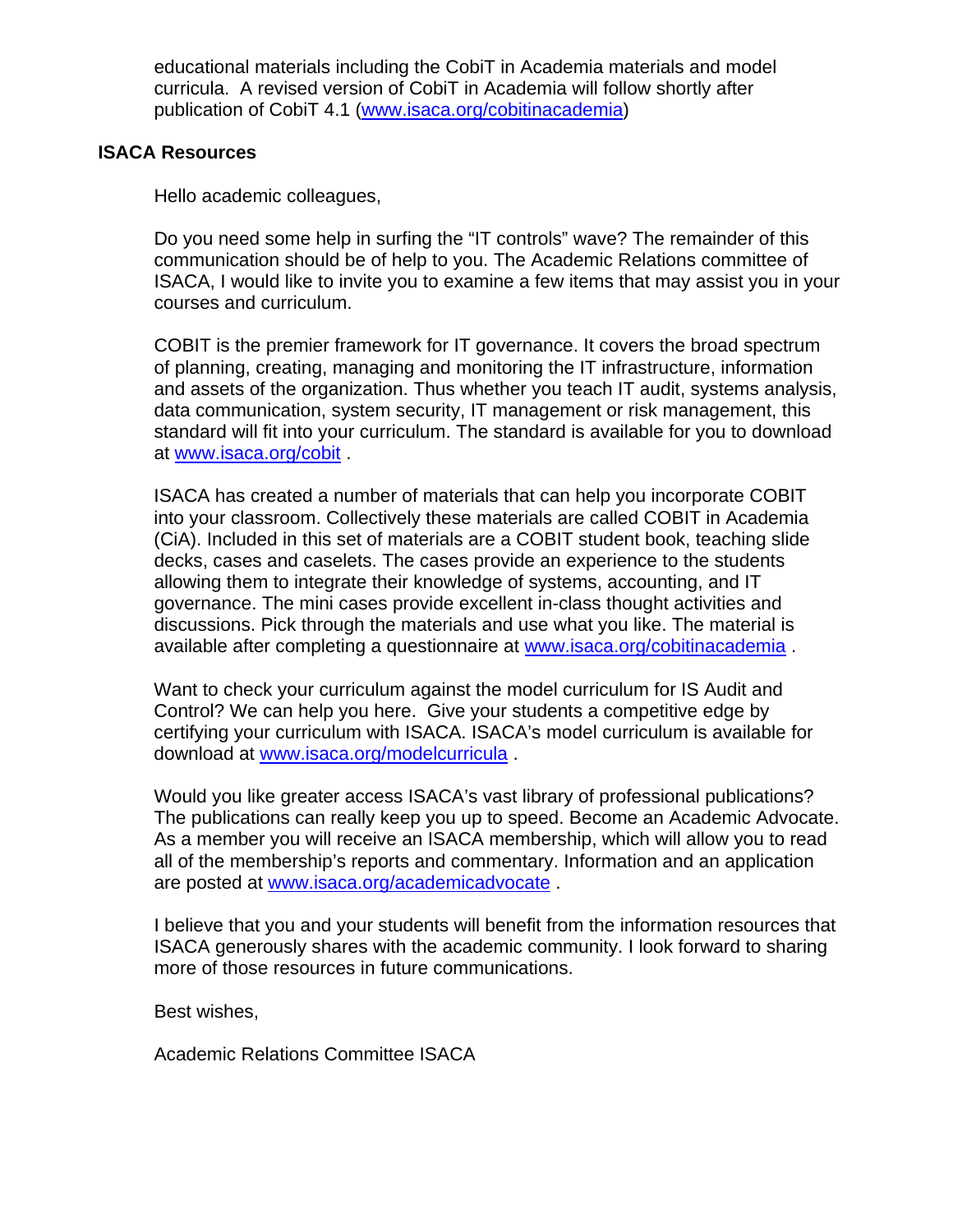## <span id="page-5-0"></span>**New Website Devoted to Research Issues in Cybersecurity Risk Management**

Larry Gordon, at the University of Maryland's Smith School of Business, developed a website devoted to research issues related to "Cybersecurity Risk Management." Anyone interested in this topic can find the website at: [http://www.rhsmith.umd.edu/faculty/lgordon/cybersecurity/Cybersecurity%20Risk%](http://www.rhsmith.umd.edu/faculty/lgordon/cybersecurity/Cybersecurity Risk Management.htm) [20Management.htm](http://www.rhsmith.umd.edu/faculty/lgordon/cybersecurity/Cybersecurity Risk Management.htm) 

#### **Call for Submissions: Conferences**

• **The Tenth European Conference on Accounting Information Systems** Date: April 24, 2007 Location: Lisbon, Portugal Website: [http://www.ecais.org](http://www.ecais.org/)

The tenth European Conference on Accounting Information Systems will take place in Lisbon, Portugal on April 24<sup>th</sup>, 2007, immediately preceding the 20<sup>th</sup> Annual Congress of the European Accounting Association.

The objective of ECAIS is to bring together researchers from all disciplines related to *Accounting Information Systems (AIS)*. Topics of interest include, but are not limited to: business patterns, internal control developments, strategic information systems, cultural influences on AIS, performance evaluation, decision aids, business process reengineering, audit and assurance regarding AIS, enterprise resource planning, knowledge management, and educational studies.

The ECAIS2007 program will consist of a keynote speech, a research forum (paper table top) and paper presentations. We encourage doctoral students to submit a paper.

#### *Instructions for submitting papers:*

To submit an original research paper, e-mail your complete manuscript (not to exceed 25 double-spaced pages of text including references, figures, tables, etc.) to Bernadette Ruf, Chair Scientific Committee: [bruf@comcast.net](mailto:bruf@comcast.net) Please note that only full papers will be considered for paper sessions.

Scientific committee: Bernadette Ruf (chair – Delaware State University), Vicky Arnold (University of Central Florida), Barbro Back (Abo Akademi University), Laury Bollen (Universiteit Maastricht), Marc Despontin (Free University Brussels), Rick Dull (Clemson University), Cheryl Dunn (Florida State University), Guido Geerts (University of Delaware), Frank Hartmann (Rotterdam School of Management), Dan O'Leary (University of Southern California), Stewart Leech (University of Melbourne), Andy Lymer (University of Birmingham), Steven Maijoor (Universiteit Maastricht, AFM), Uday Murthy (University of South Florida), Phil Reckers (Arizona State University), Hanno Roberts (Norwegian School of Management), Steve Rockwell (University of Tulsa), Alan Sangster (Robert Gordon University), Julie Smith (Arizona State University), Paul Steinbart (Arizona State University), Steve Sutton (University of Central Florida), Barbara Waddington (University of Michigan at Flint).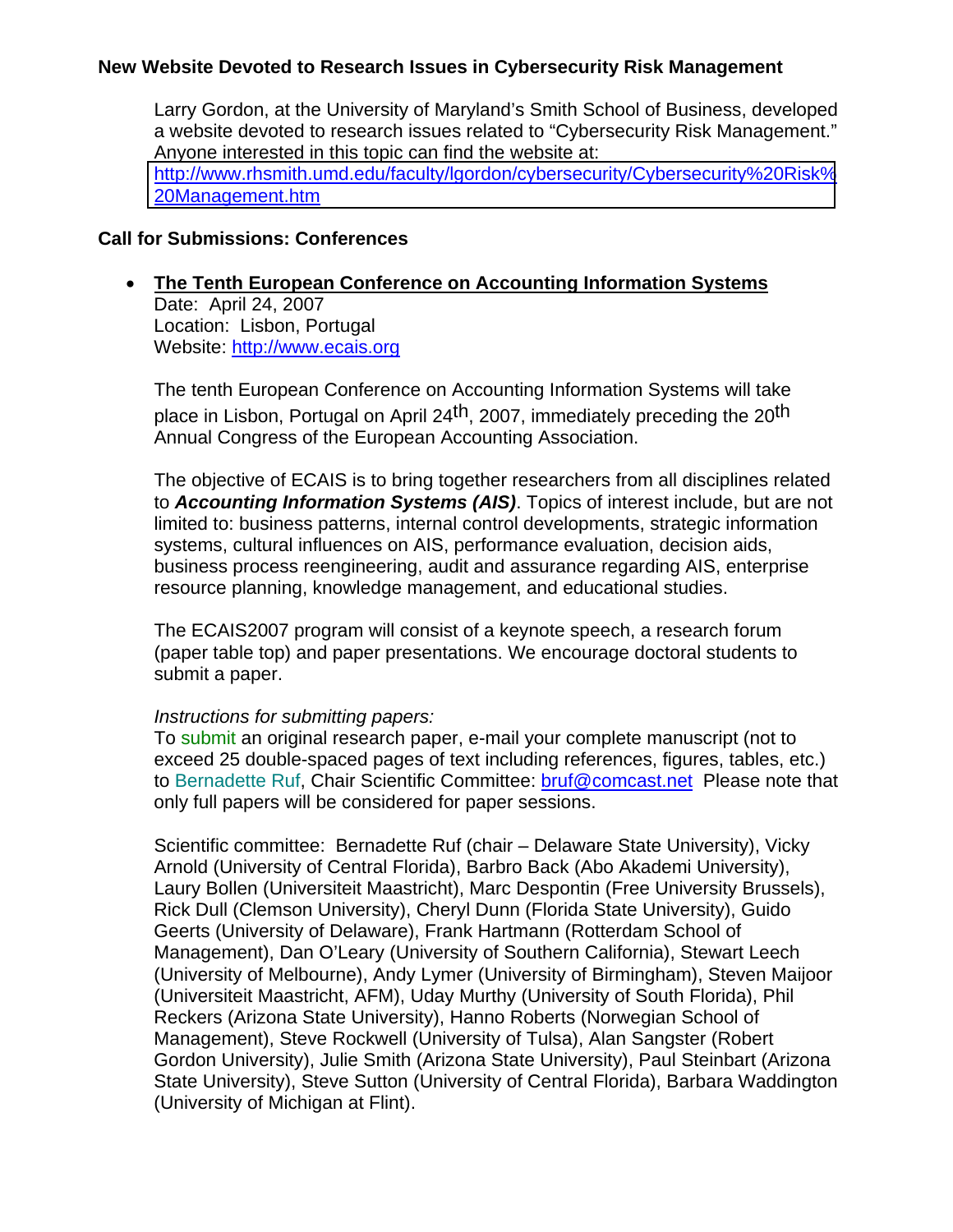<span id="page-6-0"></span>Organizing committee: Jim Hunton (co-chair – Bentley College/Universiteit Maastricht), Eddy Vaassen (co-chair – Universiteit Maastricht/Universiteit van Amsterdam), Caren Schelleman (Universiteit Maastricht), Miriam Scheepers (secretary, Universiteit Maastricht): [maj.scheepers@aim.unimaas.nl](mailto:maj.scheepers@aim.unimaas.nl) 

ECAIS is organized by the Maastricht Accounting, Auditing and Information Management Research Center (Universiteit Maastricht), and Bentley College (Boston, MA)

Key dates: Deadline for submission of papers: Deadline for submission of papers:<br>
Notification of acceptance of papers:<br> **March 4St 2007 March 1st, 2007** 

Please visit our website for further information and for registration: [http://www.ecais.org](http://www.ecais.org/)

The Official Journal of ECAIS **-** *International Journal of Accounting Information Systems.*

Accepted papers will be considered for publication in *IJAIS*

# • The 13<sup>th</sup> Annual International Symposium on Audit Research (ISAR 2007)

Date: June 22-23, 2007 Place: Shanghai, China Website: [www.isarhq.org](http://www.isarhq.org/)

The 13th Annual International Symposium on Audit Research (ISAR 2007) will be hosted by the Shanghai Jiao Tong University [SJTU] on 22 and 23 June, 2007. ISAR 2007 will be jointly organized by the University of Southern California, Universiteit Maastricht, Nanyang Technological University, the University of New South Wales and Shanghai Jiao Tong University. The symposium will be held in Shanghai, PRC.

### **Scope of Topics**

The scope of ISAR is intended to be broad and includes research papers and panels that deal with various aspects of auditing, attestation and assurance. Papers that utilize any of a broad range of research methodologies will be considered.

### **Submission of Research Papers**

Papers may be submitted in either English or Chinese. However, Chinese language papers must include an English language abstract which describes the paper's research objective[s]; research questions; research methodology; data sources (if applicable) and key research findings.

To be eligible for presentation, manuscripts must follow the style guidelines of *Auditing: A Journal of Practice & Theory.* Be sure to include in your paper the author(s) affiliation(s), the contact author's email address, an abstract and keywords. Accepted papers or abstracts will be published in the Symposium proceedings which will be distributed only to participants. Thus they may be submitted to any appropriate journal for formal publication.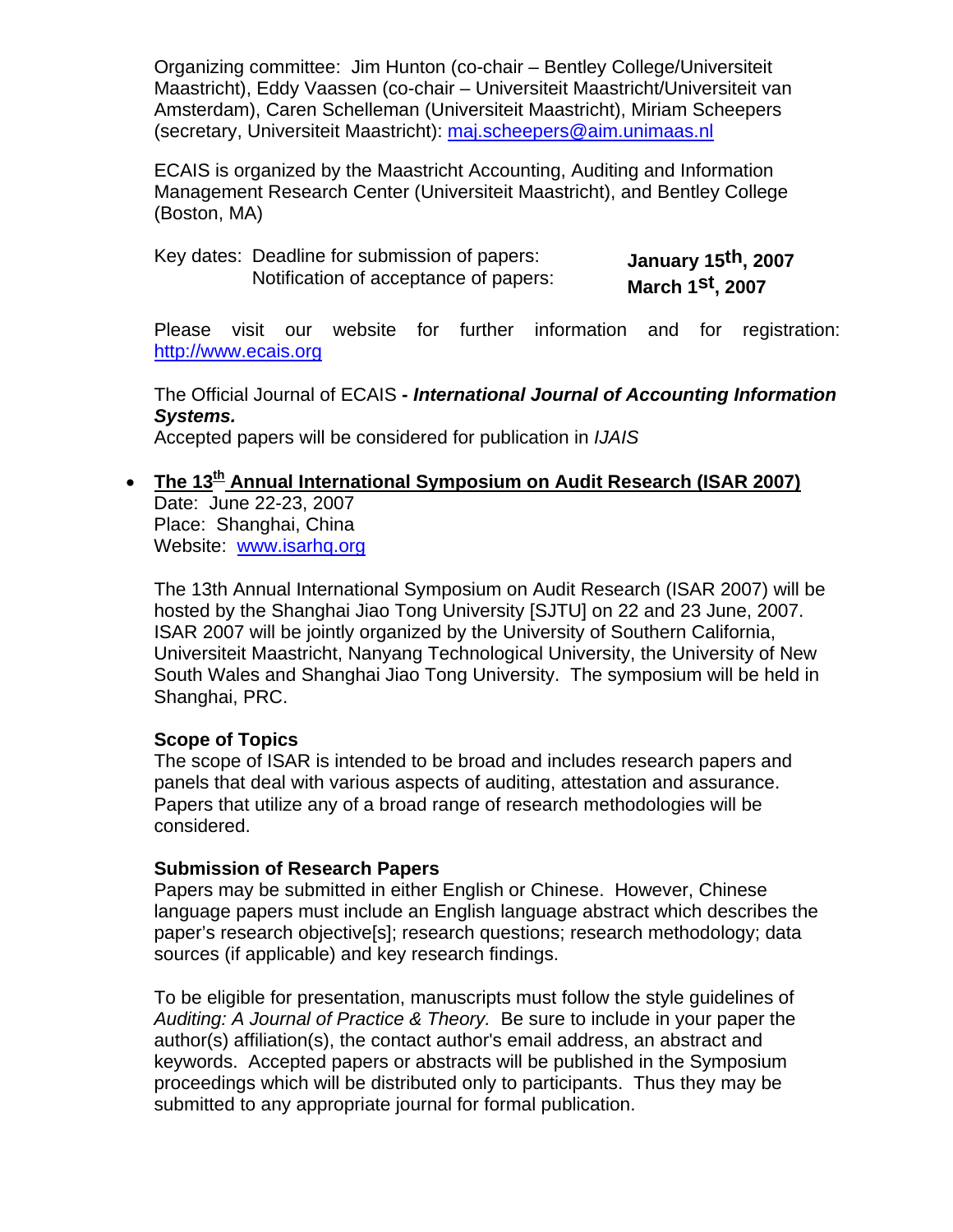### <span id="page-7-0"></span>**Paper Submission Deadline and Requirements**

Papers should be submitted electronically in Adobe Acrobat or Word formats. Papers and, where appropriate, related research instruments must be received by **27 January 2007** and should be sent to: [papers@isarhq.org.](mailto:papers@isarhq.org)

## **Further Information**

If you have questions about paper submission or early registration for the Symposium, please email to [admin@isarhq.org.](mailto:admin@isarhq.org) Additional information is posted at [www.isarhq.org](http://www.isarhq.org/).

# • **The Ninth Annual AIS Educator Conference**

Date: June 29, 2007 Place: Estes Park, CO Website: <http://www.aiseducators.com/>

The Ninth Annual AIS Educator Conference is scheduled for June 29-July 2 in Estes Park, Colorado. Hands-on training sessions by invited scholars are scheduled on Friday and Saturday, June 29 and 30. Conference sessions will be held Sunday and Monday, July 1 and 2. Submissions of papers, extended abstracts, or panel discussion proposals for the conference are welcome and are due by April 1, 2007. For details, visit<http://www.aiseducators.com/>

This year we are pleased to invite submissions to the Jack Stewart Student Project Competition, in which faculty submit outstanding AIS student projects. For details contact Mark Lehman [mlehman@cobilan.msstate.edu.](mailto:mlehman@cobilan.msstate.edu) We also strongly encourage and invite AIS research submissions from graduate students. Our AIS graduate student research competition awards \$1000 for the best student research paper. Contact Mary Hill [mhill@kennesaw.edu](mailto:mhill@kennesaw.edu) for details.

Papers, extended abstracts, or panel discussion proposals related to AIS teaching or research are all invited. In AIS teaching, areas include, but are not limited to, innovative assignments, cases, or projects about emerging IT concepts and/or tools in AIS. In AIS research, areas include, but are not limited to, classroom research, curriculum development, innovative course designs and delivery methods, and theoretical modeling in AIS.

From the conference review process, a committee will select full papers for publication in the *AIS Educator Journal*. You should indicate whether you would like your paper to be considered for publication in the email message of your submission. Such papers should follow thes[e style guidelines.](http://www.aiseducators.com/ais-conference-call-for-papers.htm) The Managing Editor is Arline Savage: email: [savage@calpoly.edu](mailto:savage@calpoly.edu); Associate Editor is Stacy Kovar: email: [skovar@ksu.edu.](mailto:skovar@ksu.edu)

Papers, extended abstracts, or panel discussion proposals should be submitted via electronic format as an email attachment. Submissions must be in Word format. Please send your material to Mary Hill at [mhill@kennesaw.edu](mailto:mhill@kennesaw.edu)

Papers, extended abstracts, or panel discussion proposals should include the following items in the email message: the title, type of submission (full paper, abstract, or panel discussion), name(s) of the author(s), school affiliation(s), whether you would like the paper to be considered for publication in the **AIS**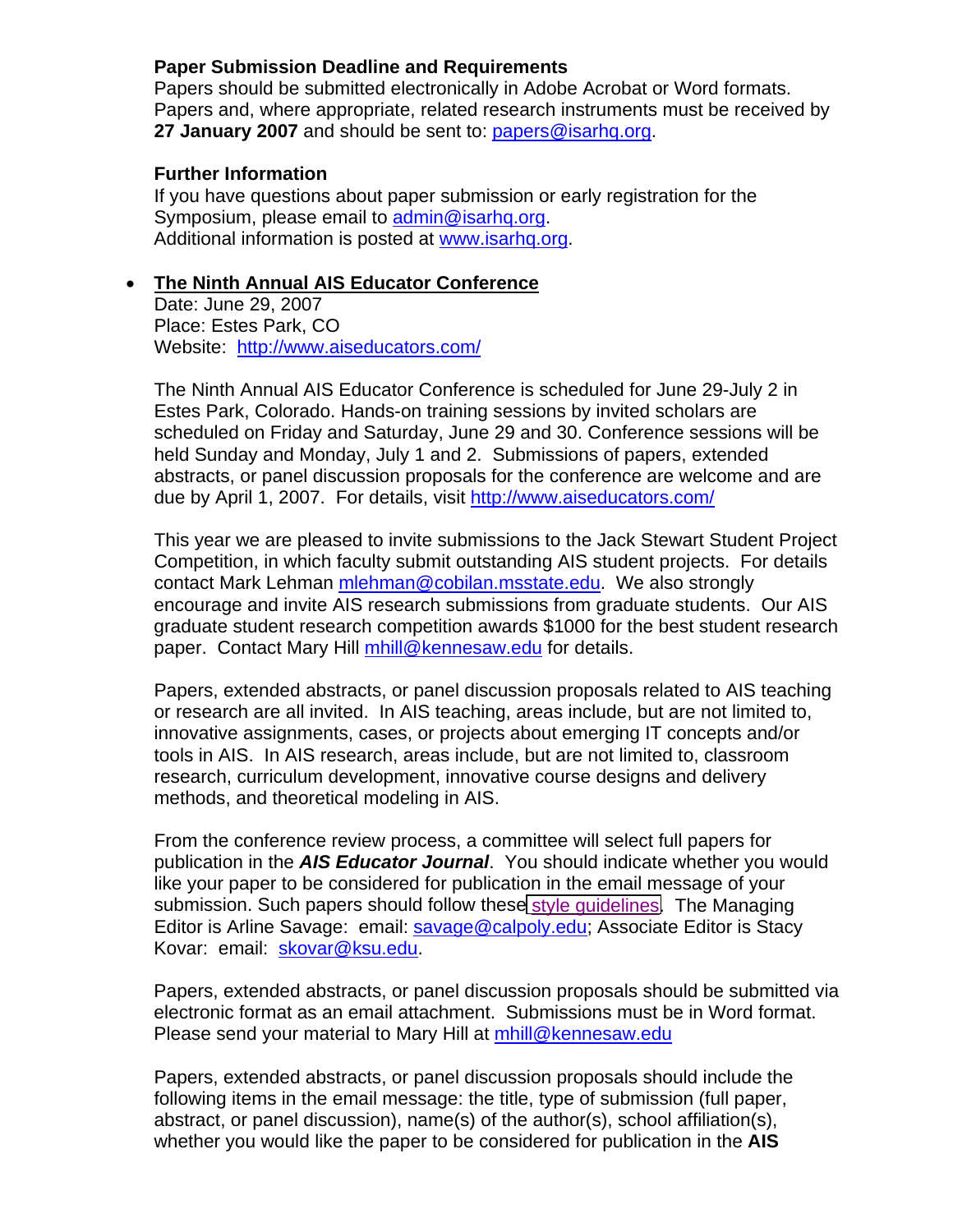<span id="page-8-0"></span>**Educator Journal**, primary contact person's name and address, telephone number, and email address. The body of the proposal (i.e., the attachment) should not include the authors' names.

If you wish to be a reviewer and/or session chair, please email your request to Mary Hill at [mhill@kennesaw.edu](mailto:mhill@kennesaw.edu)

Registration for the conference is required to be a presenter, session chair or discussant.

## • **12th Annual Ethics Research Symposium**

Date: August 4-5, 2007 Place: Chicago, IL

The Professionalism and Ethics Committee of the American Accounting Association invites submission of papers for presentation at the  $12<sup>th</sup>$  Annual Ethics Research Symposium to be held August 4-5, 2007 in Chicago, IL. This Symposium will focus on ethics research and teaching within the field of accounting.

Highly publicized business and accounting scandals have prompted an increased interest in the ethical aspects of accounting practice. Accounting ethics research and education are seen to be important because one of the principal purposes of accounting is to foster the creation of credible and reliable information for purposes of decision-making throughout society. Honesty, integrity and objectivity are among the most important qualities of ethical accounting practice.

It has been 16 years since the Professionalism and Ethics Committee of the AAA offered its first seminar on teaching ethics in accounting curricula. The 12<sup>th</sup> Annual Ethics Research Symposium encourages thoughtful papers in a number of different areas of accounting ethics scholarship. Sample topics may include, but are not limited to, the following:

- Philosophical foundations of accounting and accounting ethics
- Theological foundations of ethical accounting practice
- Historical perspectives on the development accounting ethics
- The application of sociology, psychology and/or political theory to ethical issues in accounting
- Accountancy as an ethical profession
- Accounting ethics compared with professional ethics
- Critical studies of ethical lapses in business or accounting practice
- The ethical role of accounting in social and environmental reporting

The Symposium will take place as a Continuing Professional Education seminar immediately preceding the 2007 American Accounting Association Annual Meeting in Chicago.

Authors wishing to have papers considered for presentation at the Ethics Symposium should send their papers as an e-mail attachment (please identify all authors, their positions, and affiliations in a cover page, but not in the body of the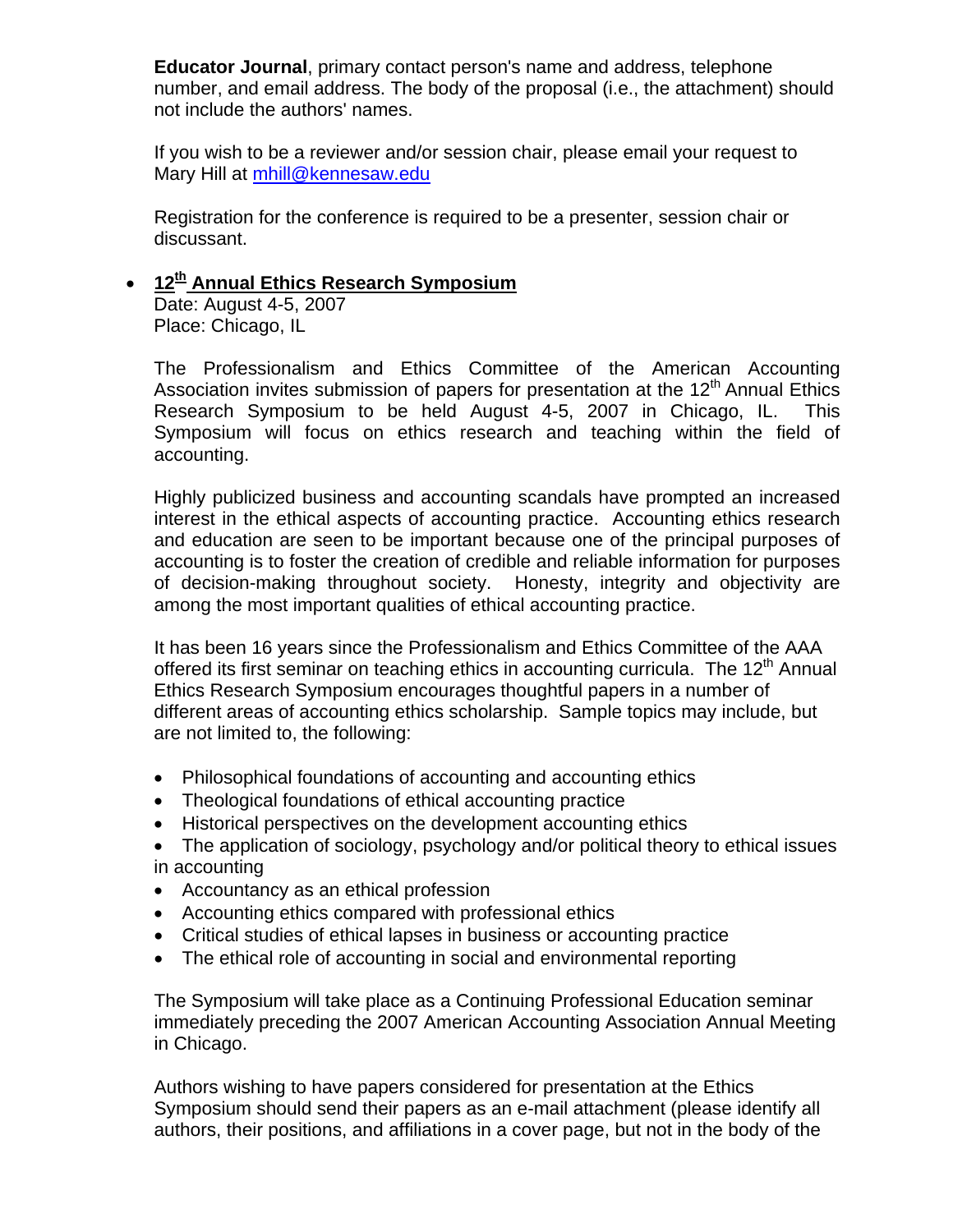<span id="page-9-0"></span>paper). A \$20 non-refundable fee is required with each submission. Fees are waived for doctoral students. Please make all checks payable to the American Accounting Association. **Papers should be sent by e-mail and checks should be sent to the following address no later than April 1, 2007:**

C. Richard Baker, Ph.D., CPA Professor of Accounting School of Business Adelphi University 1 South Avenue Garden City, New York 11530 Telephone: (516) 877-4628 Email: [Baker3@Adelphi.edu](mailto:Baker3@Adelphi.edu)

Currently, the following journals are associated with the 12th Annual Ethics Symposium:

- Accounting and the Public Interest
- Global Perspectives on Accounting Education
- Research on Professional Responsibility and Ethics in Accounting

More journals may be added at a later date. Those presenting a paper at the Symposium may choose one these journals for submission of their paper. Authors who choose to designate a journal should contact that journal's editor to determine submission policies, including the timing of formal submission of the paper.

### • **University of Waterloo Symposium on Information Systems Assurance: Information Integrity and Business Systems**

Date: October 2007 Place: Toronto, Canada Website: <http://watarts.uwaterloo.ca/ACCT/uwcisa>

The Center for Information Systems Assurance at the Waterloo (UWCISA) is pleased to announce a symposium to be held October 2007 in Toronto, Canada. The Symposium is sponsored by the Canadian Institute of Chartered Accountants, the Information Systems Audit and Control Association, CaseWare IDEA Inc. and the International Journal of Accounting Information Systems (IJAIS). Accepted papers will be published together with discussant's comments subject to editorial review and approval.

Papers are invited from academe and practice. Although we are particularly interested in works in the theme area, papers on other assurance issues will be considered as well. All research methods are welcome. Papers addressing education issues are also welcome.

**CASE COMPETITION**: A case competition will be held in conjunction with this symposium. Up to \$5,000 in prizes will be awarded.

Information about previous Symposia and the Center may be obtained from the UWCISA website: <http://watarts.uwaterloo.ca/ACCT/uwcisa>.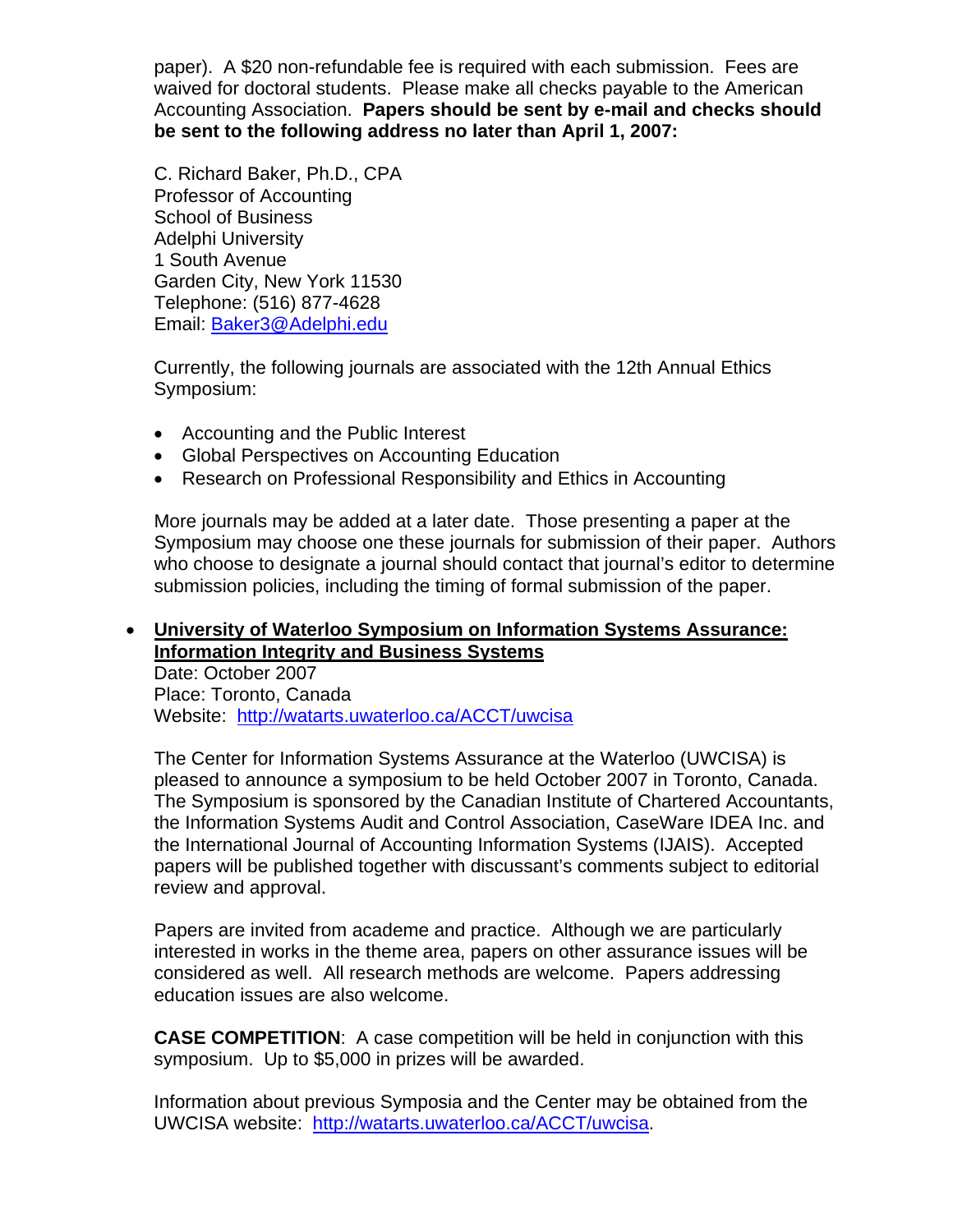## <span id="page-10-0"></span>**Submissions Due June 1, 2007**

Submitted papers should be at an advanced stage of completion. Papers will be subject to blind review by academics and practitioners. Authors must adhere to the editorial style of IJAIS. Please send an electronic copy of the paper and a submission fee of \$50.00 (US) payable to the University of Waterloo to:

 Professor J. Efrim Boritz, Director Center for Information Systems Assurance School of Accountancy, University of Waterloo Waterloo, Ontario Canada N2L 3G1 Tel (519) 888-4567 ext. 5774 Fax (519) 888-7562 Email: [jeboritz@uwaterloo.ca](mailto:jeboritz@uwaterloo.ca)

Notice of acceptance or rejection will be sent out by July 15, 2007. Papers accepted subject to revision must be revised by August 30, 2007.

**In the Literature - Ronny Daigle** (new school and email: Sam Houston State University, [daigle@shsu.edu](mailto:daigle@shsu.edu) )

Greetings! I hope all is well for everyone this semester. Consistent with past columns, I focus on the IS literature since most are aware of the current accounting literature. Also consistent with prior columns, article abstracts are provided with some possible minor editing for shortening or elaboration.

I enjoyed looking at many articles published since the last newsletter, and list and categorize a number of them below within certain topic areas. I found quite a number of articles on the topics of research, as well as privacy, security and internal control. I also noted below special issues of certain IS journals that are dedicated to a particular topic area.

One specific item that caught my attention while compiling this list is the following message at the website for the *Journal of the Association for Information Systems* (<http://jais.isworld.org/contents.asp> ):

> To promote readership of the Journal, the Editors of JAIS have secured permission from the AIS Council to open the journal's articles to all interested readers. To access any article, please enter "readjais" into the UserID and Password boxes.

Membership is typically needed for accessing JAIS articles online, so I thought it would be of interest to IS section members that access is currently free for articles extending back to volume 1, which was published in 2000.

If an article peeks your interest and you cannot find it, please email me and I will try to get a copy for you.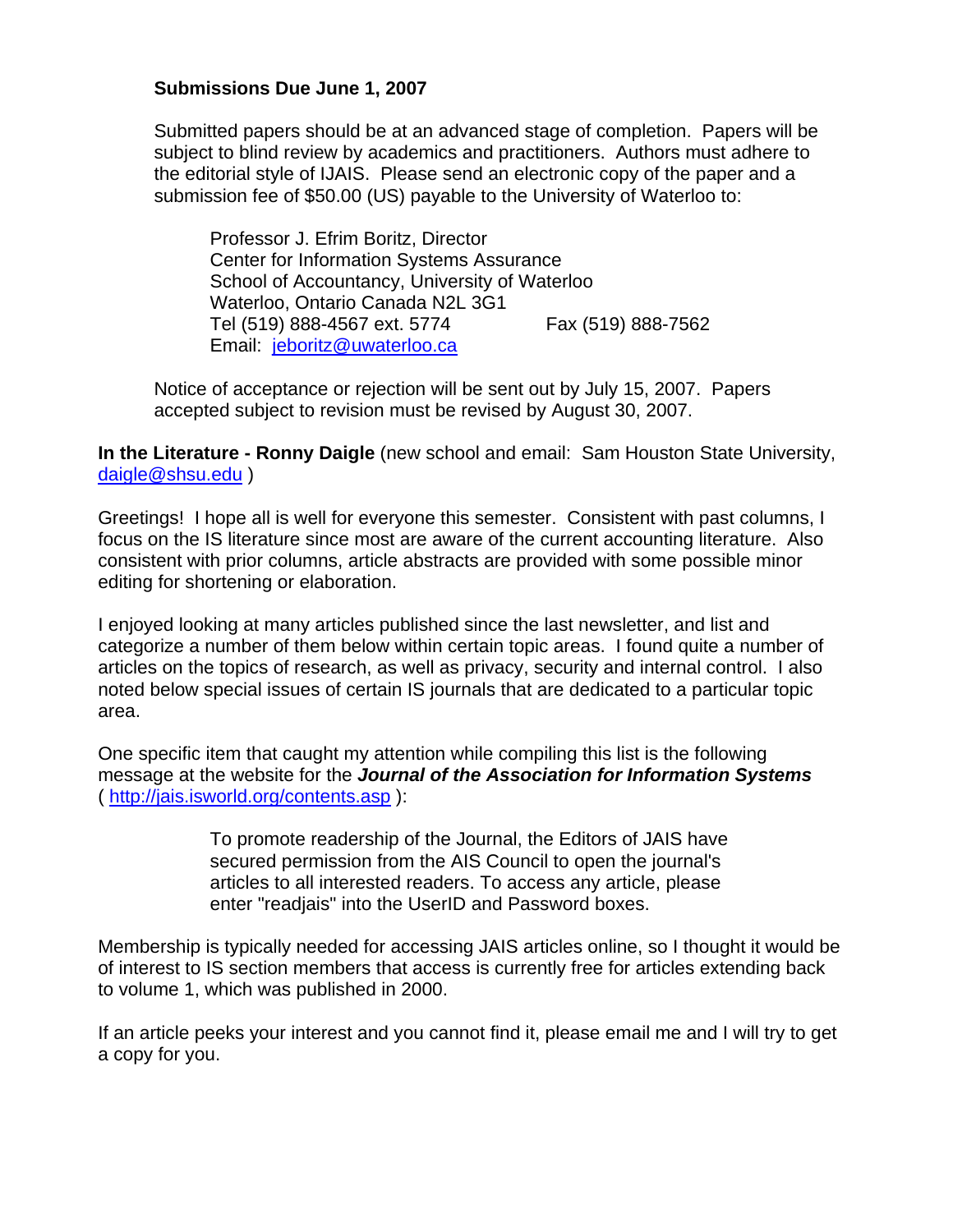#### **Research on Research**

What Does it Take for a Journal to Be Global? by Saunders, Carol in *MIS Quarterly*, September 2006, Vol. 30, Issue 3, p 1-4.

The article presents the editor's comments on what it means to be a truly global journal. The articles submitted to the journal in 2005 came from authors in 36 different countries, and in 2006 so far authors are from Australia, China, France, Germany, Hong Kong, Great Britain and the United States. A global journal offers a global product, that is, articles that are of interest to the global community such as Information Systems in developing countries, standard making and off-shoring. The journal also has an international review process with one third of senior editors in countries other than the U.S. Papers are often reviewed by a multinational review team from a global perspective. Finally, the quarterly is a target for scholars around the world for their research to be published.

Academic Data Collection in Electronic Environments: Defining Acceptable Use of Internet Resources by Allen, Gove N., Burk, Dan L. and Davis, Gordon B. in *MIS Quarterly*, September 2006, Vol. 30, Issue 3, p 599-610.

Academic researchers access commercial web sites to collect research data. This research practice is likely to increase. Is this appropriate? Is this legal? Such commercial web sites are maintained to achieve business objectives; research access uses site resources for other purposes. Web site administrators may, therefore, deem academic data collection inappropriate. Is there a process to make research access more open and acceptable to web site owners and administrators? These are significant issues. This article clarifies the problems and suggests possible approaches to handle the issues with sensitivity and openness.

The Nature of Theory in Information Systems by Gregor, Shirley in *MIS Quarterly*, September 2006, Vol. 30, Issue 3, p 611-642.

The aim of this research essay is to examine the structural nature of theory in Information Systems. Despite the importance of theory, questions relating to its form and structure are neglected in comparison with questions relating to epistemology. The essay addresses issues of causality, explanation, prediction, and generalization that underlie an understanding of theory. A taxonomy is proposed that classifies information systems theories with respect to the manner in which four central goals are addressed: analysis, explanation, prediction, and prescription. Five interrelated types of theory are distinguished: (1) theory for analyzing, (2) theory for explaining, (3) theory for predicting, (4) theory for explaining and predicting, and (5) theory for design and action. Examples illustrate the nature of each theory type. The applicability of the taxonomy is demonstrated by classifying a sample of journal articles. The paper contributes by showing that multiple views of theory exist and by exposing the assumptions underlying different view points. In addition, it is suggested that the type of theory under development can influence the choice of an epistemological approach. Support is given for the legitimacy and value of each theory type. The building of integrated bodies of theory that encompass all theory types is advocated.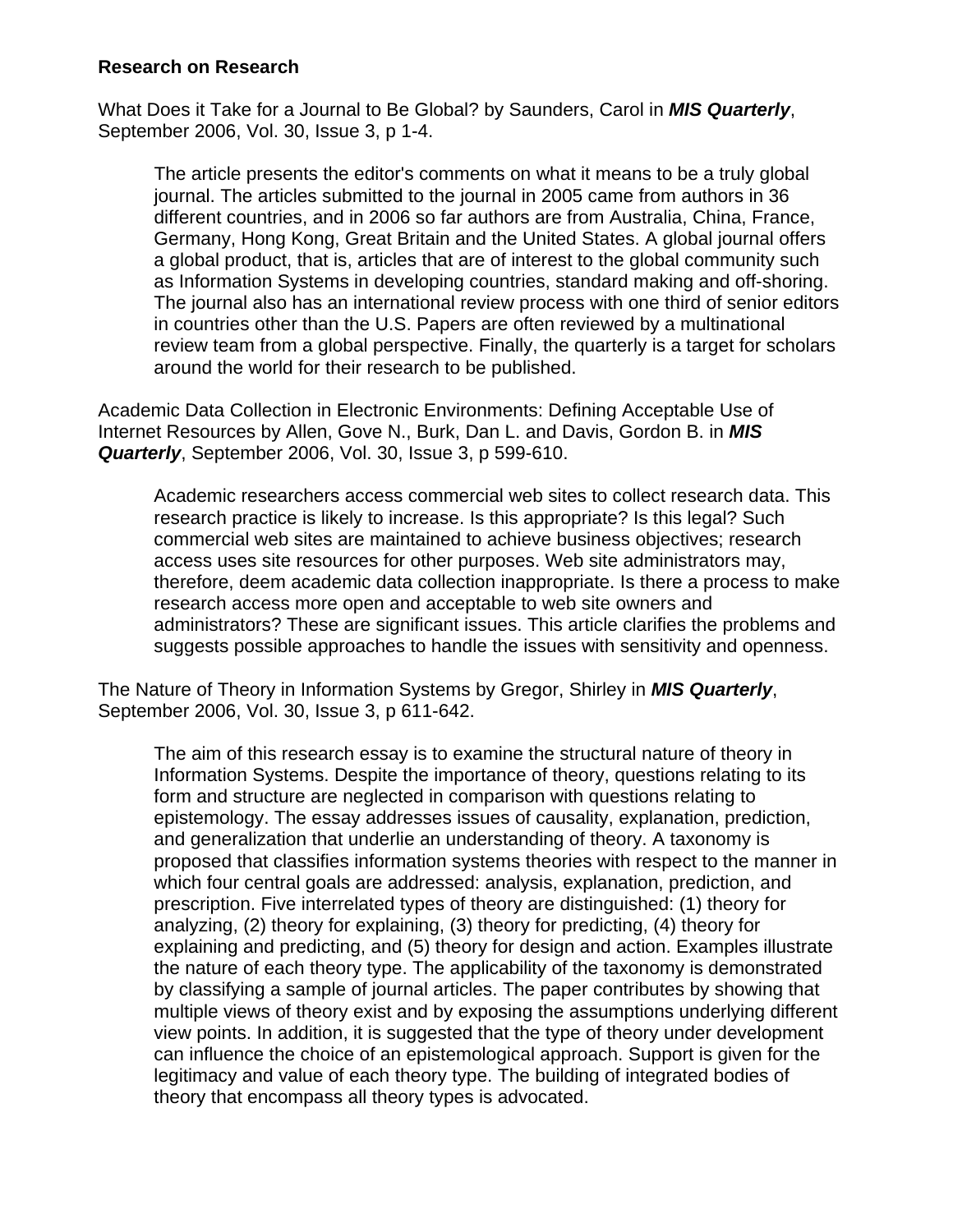Is Information Systems a Reference Discipline? By Pairin Katerattanakul, Bernard Han, and Alan Rea in *Communications of the ACM*, Volume 49, Issue 5 (May 2006), p 114 – 118.

An analysis of information systems (IS) as an applied discipline is presented. The author reviews how IS has been conceived as growing from other foundational fields, such as computer science, management science, and organization science. A description and analysis of the six major IS journals is presented. According to the author, the article presents the results of research using citation analysis to examine how frequently articles published in IS journals are cited by publications in other disciplines.

In addition to the above article, the May 2006, Volume 7, Issue 5 of the *Journal of the Association for Information Systems* is dedicated towards articles on Information Systems as a reference discipline.

Publication Opportunities in Premier Business Outlets: How Level Is the Playing Field? By Valachic, Joseph S., Fuller, Mark A., Schneider, Christoph, and Dennis, Alan R. in *Information Systems Research*, June 2006, Vol. 17 Issue 2, p 107-125.

This paper reports an analysis of the proportion of faculty publishing articles in premier business journals (i.e., the ratio of authors of premier business journal articles to total faculty of a discipline) across the disciplines of accounting, finance, management, marketing, and information systems (IS) for the years 1994; 2003. This analysis revealed that over this period the management discipline had on average the highest proportion of faculty publishing in premier journals (12.7 authors per 100 management faculty), followed by finance (9.4 authors per 100 faculty), marketing (9.2 authors per 100 faculty), IS (5.5 authors per 100 faculty), and accounting (4.8 authors per 100 faculty). A further analysis examined these ratios for the different disciplines over time, finding that the ratios of authors to faculty have actually decreased for the disciplines of marketing and IS over this time period but have remained stable for the disciplines of accounting, management, and finance. Given steady growth in faculty size of all disciplines, the proportion of faculty publishing articles in premier journals in 2003 for all disciplines is lower than their 10-year averages, with IS having the lowest proportion in 2003. A sensitivity analysis reveals that without substantial changes that would allow more IS faculty to publish in the premier journals (e.g., by increasing publication cycles, number of premier outlets, and so on), IS will continue to lag far below the average of other disciplines. The implications of these findings for IS researchers, for institutions and administrators of IS programs, and for the IS academic discipline are examined. Based on these implications, recommendations for the IS discipline are presented.

How Low Should You Go? Low Response Rates and the Validity of Inference in IS Questionnaire Research by Stephen A. Sivo, Carol Saunders, Qing Chang and James J. Jiang in *Journal of the Association for Information Systems*, July 2006, Volume 7, Issue 6, Article 17.

We believe IS researchers can and should do a better of job of improving (assuring) the validity of their findings by minimizing nonresponse error. To demonstrate that there is, in fact, a problem, we first present the response rates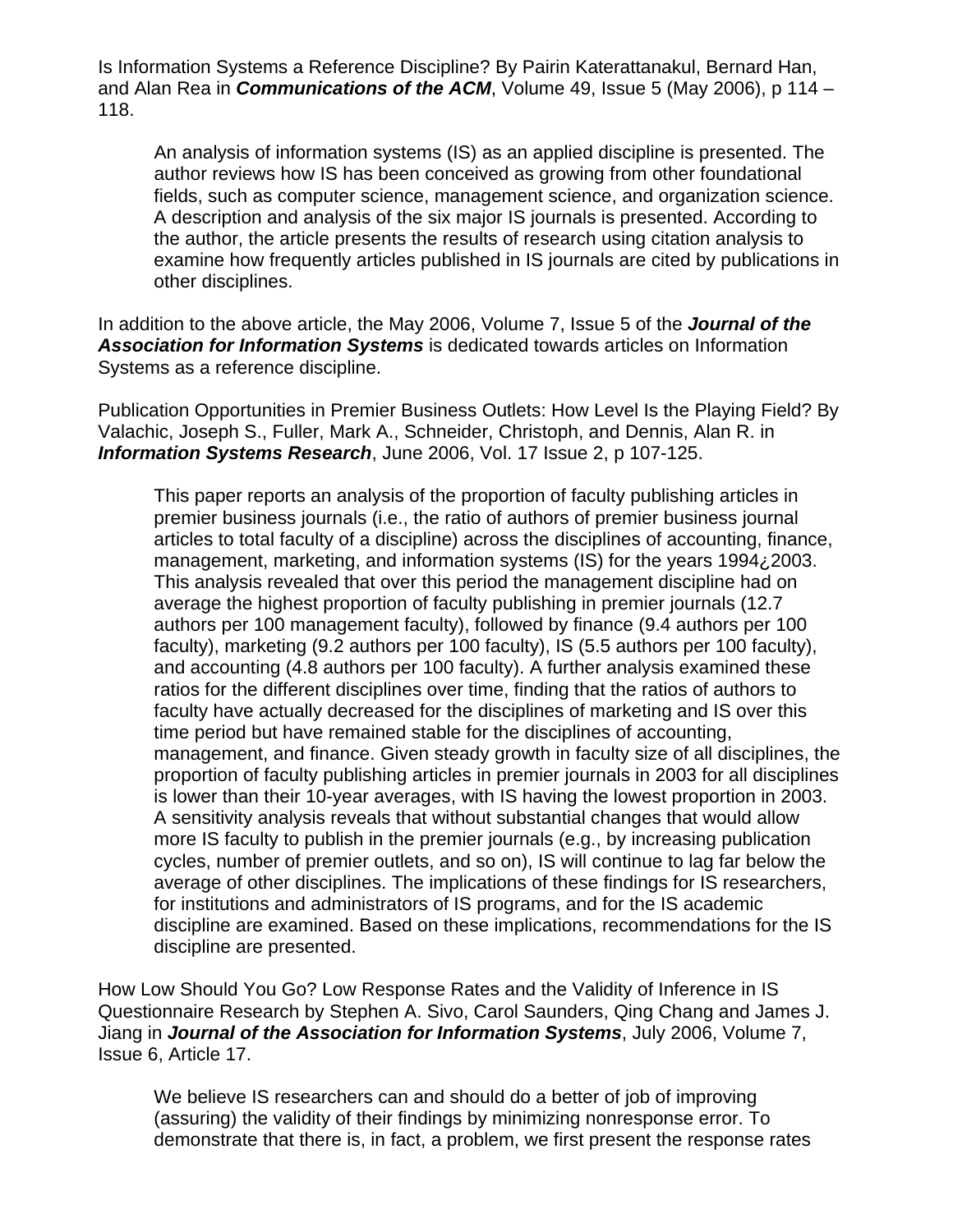reported in six well-regarded IS journals and summarize how nonresponse error was estimated and handled in published IS research. To illustrate how nonresponse error may bias findings in IS research, we calculate its impact on confidence intervals. After demonstrating the impact of nonresponse on research findings, we discuss three post hoc remedies and three preventative measures for the IS researcher to consider. The paper concludes with a general discussion about nonresponse and its implications for IS research practice. In our delimitations section, we suggest directions for further exploring external validity.

Research Models in Information Systems In Prashant Palvia, Vishal Midha and Parveen Pinjani in *Communications of the Association for Information Systems*, June 2006, Volume 17, Article 47.

The use of research models in driving scholarly investigation is of great importance in any field, including information systems (IS). As such, a taxonomy of IS research models should be of substantial value to the discipline. Such a taxonomy is developed in this article based on the IS research literature. Eleven model types are examined in detail in order to investigate how they are used by researchers, in articles published in seven leading IS journals during a recent six year period. Interesting results emerge in the use of models overall, as well as trends over time and relationships with specific methodologies and IS journals. Multi-tier influence diagram is the most used research model in IS research, while the no model, listing of variables, mathematical model, and simple influence diagram also find significant usage among the IS research community. Patterns of model use were also identified based on top journals and prevalent research methodologies.

In Search of the Primary Suppliers of IS Research: Who Are They and Where Did They Come From? By Jan Guynes Clark and John Warren in *Communications of the Association for Information Systems*, September 2006, Volume 18, Article 15.

The purpose of this study was to determine the leading IS researchers and the universities that supply them. We reviewed publications from the seven leading IS journals (CAIS, DSS, Information & Management, ISR, JAIS, JMIS, and MIS Quarterly) during calendar years 2001 to 2005. During that time, 2,401 authors contributed toward 1,486 published articles. We believe our findings to be valuable to the field of IS research by providing a means for assessing research productivity within the IS field.

How Shall We Manage Our Journals in the Future? A Discussion of Richard T. Watson's Proposals at ICIS 2004 by Paul Gray, Kalle J. Lyytinen, Carol Saunders, Richard T. Watson, Leslie P. Willcocks and Vladimir Zwass in *Communications of the Association for Information Systems*, September 2006, Volume 18, Article 14.

Journals are the lifeblood of all academic professions, including information systems. At the 2004 International Conference on Information Systems (ICIS), Rick Watson, then President of the Association for Information Systems (AIS), presented proposals for improving IS journal management that included accrediting reviewers, creating a market for journal articles, and moving our journals to the next level of Internet sophistication. This paper reports on a panel of journal editors convened at ICIS 2005 to discuss the Watson proposals and their implications. The editors were those of the Journal of the Association for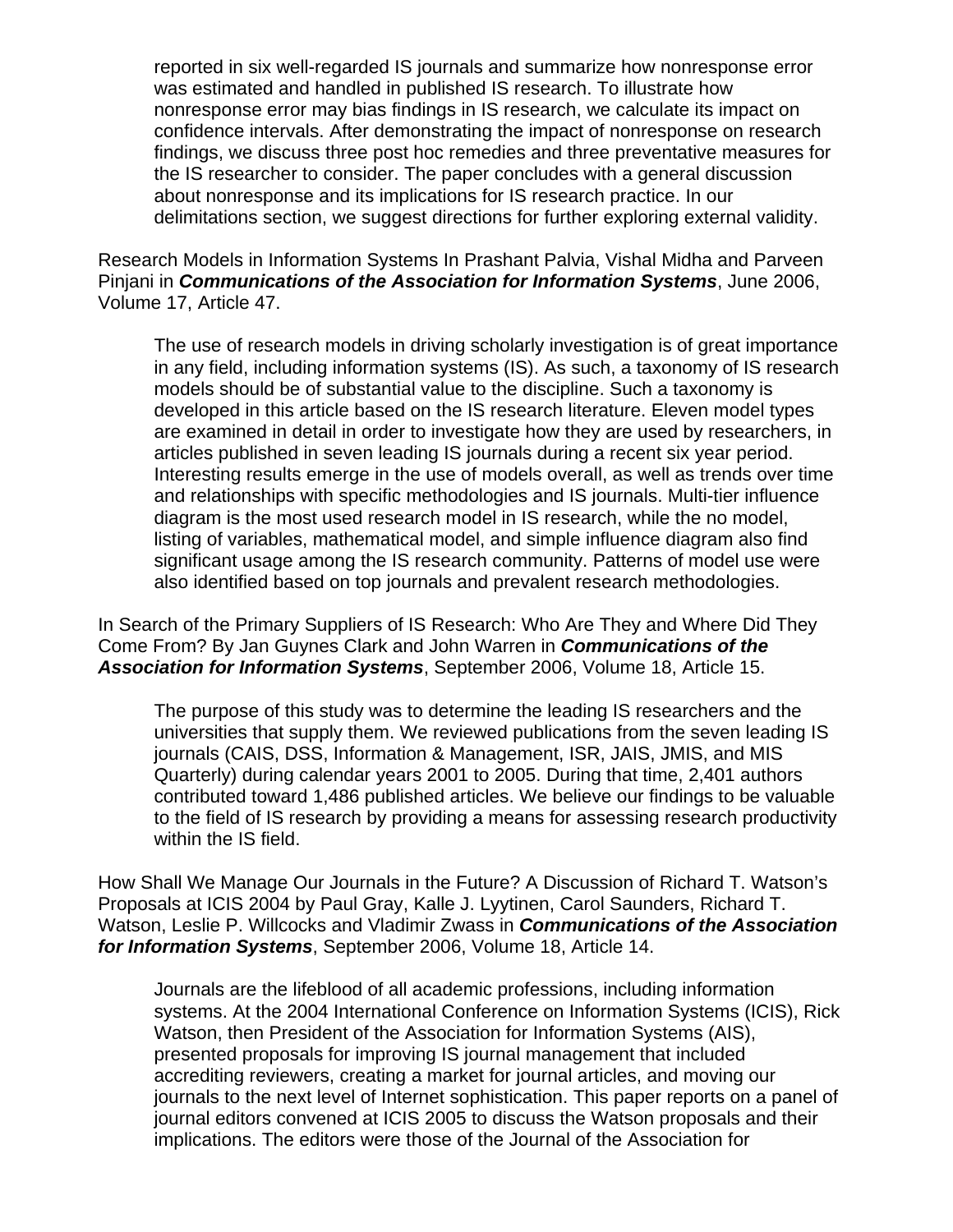Information Systems, the Journal of MIS, and Management Information Systems Quarterly in the United States and the Journal of Information and Technology in the United Kingdom. The paper presents their views and a reply by Watson.

#### **Research on Open Source Software Issues**

The Transformation of Open Source Software by Fitzgerald, Brian in *MIS Quarterly*, September 2006, Vol. 30, Issue 3, p 587-598.

A frequent characterization of open source software is the somewhat outdated, mythical one of a collective of supremely talented software hackers freely volunteering their services to produce uniformly high-quality software. I contend that the open source software phenomenon has metamorphosed into a more mainstream and commercially viable form, which I label as OSS 2.0. I illustrate this transformation using a framework of process and product factors, and discuss how the bazaar metaphor, which up to now has been associated with the open source development process, has actually shifted to become a metaphor better suited to the OSS 2.0 product delivery and support process. Overall the OSS 2.0 phenomenon is significantly different from its free software antecedent. Its emergence accentuates the fundamental alteration of the basic ground rules in the software landscape, signifying the end of the proprietary-driven model that has prevailed for the past 20 years or so. Thus, a clear understanding of the characteristics of the emergent OSS 2.0 phenomenon is required to address key challenges for research and practice.

The Impact of Ideology on Effectiveness in Open Source Software Development Teams by Stewart, Katherine J. and Gosain, Sanjay in *MIS Quarterly*, June 2006, Vol. 30, Issue 2, p 291-314.

The emerging work on understanding open source software has questioned what leads to effectiveness in OSS development teams in the absence of formal controls, and it has pointed to the importance of ideology. This paper develops a framework of the OSS community ideology (including specific norms, beliefs, and values) and a theoretical model to show how adherence to components of the ideology impacts effectiveness in OSS teams. The model is based on the idea that the tenets of the OSS ideology motivate behaviors that enhance cognitive trust and communication quality and encourage identification with the project team, which enhances affective trust. Trust and communication in turn impact OSS team effectiveness. The research considers two kinds of effectiveness in OSS teams: the attraction and retention of developer input and the generation of project outputs. Hypotheses regarding antecedents to each are developed. Hypotheses are tested using survey and objective data on OSS projects. Results support the main thesis that OSS team members' adherence to the tenets of the OSS community ideology impacts OSS team effectiveness and reveal that different components impact effectiveness in different ways. Of particular interest is the finding that adherence to some ideological components was beneficial to the effectiveness of the team in terms of attracting and retaining input, but detrimental to the output of the team. Theoretical and practical implications are discussed.

Impacts of License Choice and Organizational Sponsorship on User Interest and Development Activity in Open Source Software Projects by Steward, Katherine J.,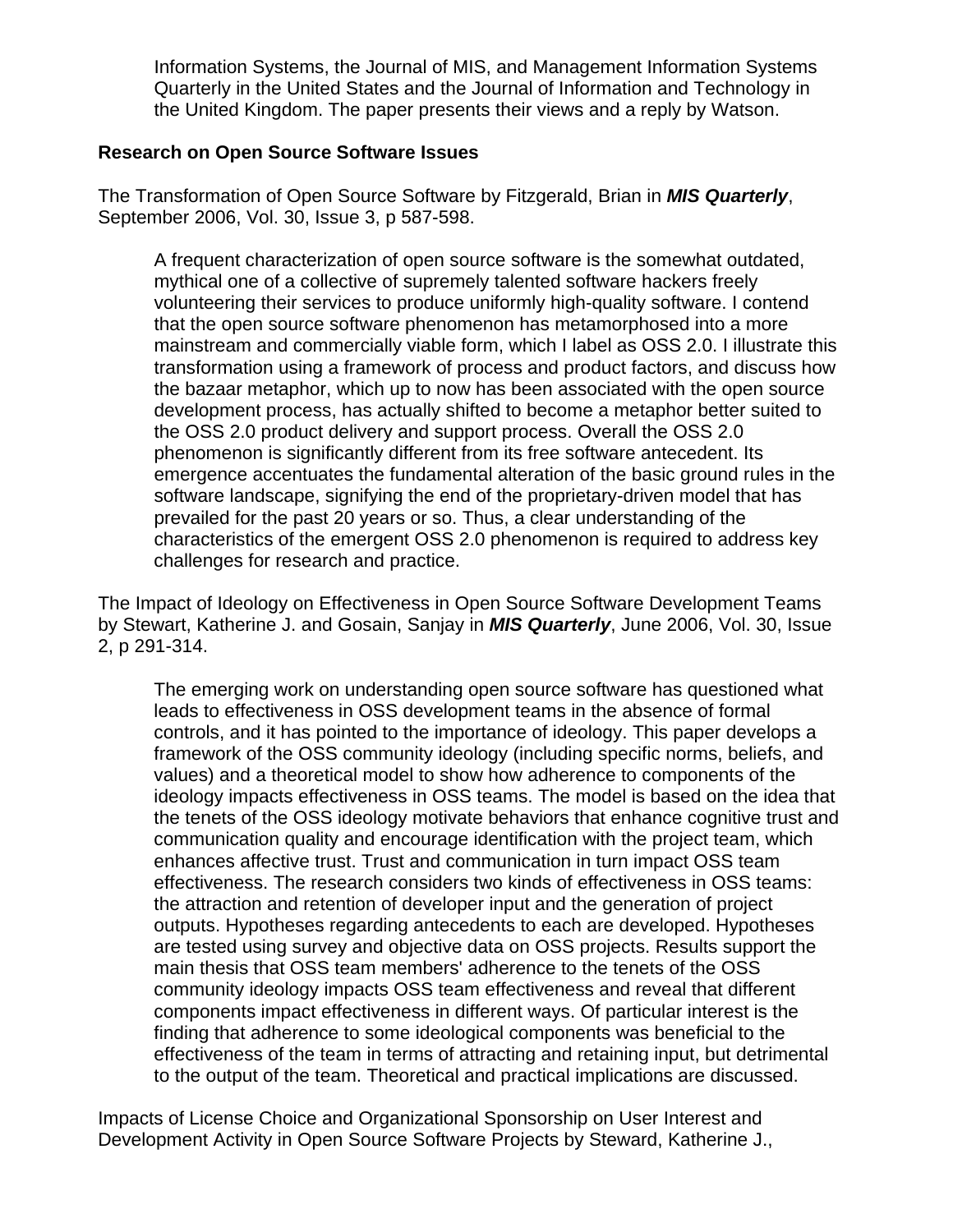Ammeter, Anthony P. and Maruping, Likoebe M. in *Information Systems Research*, June 2006, Vol. 17, Issue 2, p 126-144.

What differentiates successful from unsuccessful open source software projects? This paper develops and tests a model of the impacts of license restrictiveness and organizational sponsorship on two indicators of success: user interest in, and development activity on, open source software development projects. Using data gathered from Freshmeat.net and project home pages, the main conclusions derived from the analysis are that (1) license restrictiveness and organizational sponsorship interact to influence user perceptions of the likely utility of open source software in such a way that users are most attracted to projects that are sponsored by nonmarket organizations and that employ nonrestrictive licenses, and (2) licensing and sponsorship address complementary developer motivations such that the influence of licensing on development activity depends on what kind of organizational sponsor a project has. Theoretical and practical implications are discussed, and the paper outlines several avenues for future research.

# **Research on Privacy, Security and Internal Control**

Privacy Protection in Data Mining: A Perturbation Approach for Categorical Data by Xiao-Bai Li and Sumit Sarkar in *Information Systems Research*, September 2006, Vol. 17, Issue 3, p 254-270.

To respond to growing concerns about privacy of personal information, organizations that use their customers' records in data-mining activities are forced to take actions to protect the privacy of the individuals involved. A common practice for many organizations today is to remove identity-related attributes from the customer records before releasing them to data miners or analysts. We investigate the effect of this practice and demonstrate that many records in a data set could be uniquely identified even after identity-related attributes are removed. We propose a perturbation method for categorical data that can be used by organizations to prevent or limit disclosure of confidential data for identifiable records when the data are provided to analysts for classification, a common datamining task. The proposed method attempts to preserve the statistical properties of the data based on privacy protection parameters specified by the organization. We show that the problem can be solved in two phases, with a linear programming formulation in Phase I (to preserve the first-order marginal distribution), followed by a simple Bayes-based swapping procedure in Phase II (to preserve the joint distribution). Experiments conducted on several real-world data sets demonstrate the effectiveness of the proposed method.

Piracy, Computer Crime, and its Misuse at the University by Cronan, Timothy Paul, Foltz, C. Bryan and Jones, Thomas W. in *Communications of the ACM*, June 2006, Vol. 49, Issue 6, p 85-90.

The article focuses on the effectiveness of computer misuse policies among university students. A study of Midwestern college students found that more than a third of business students, (undergraduate and graduate), had misused computer system resources or software in their lifetimes. Paradoxically, the study found that students who had read the computer misuse policy of the university committed more abuse. Greater familiarity with computers was also an indicator of greater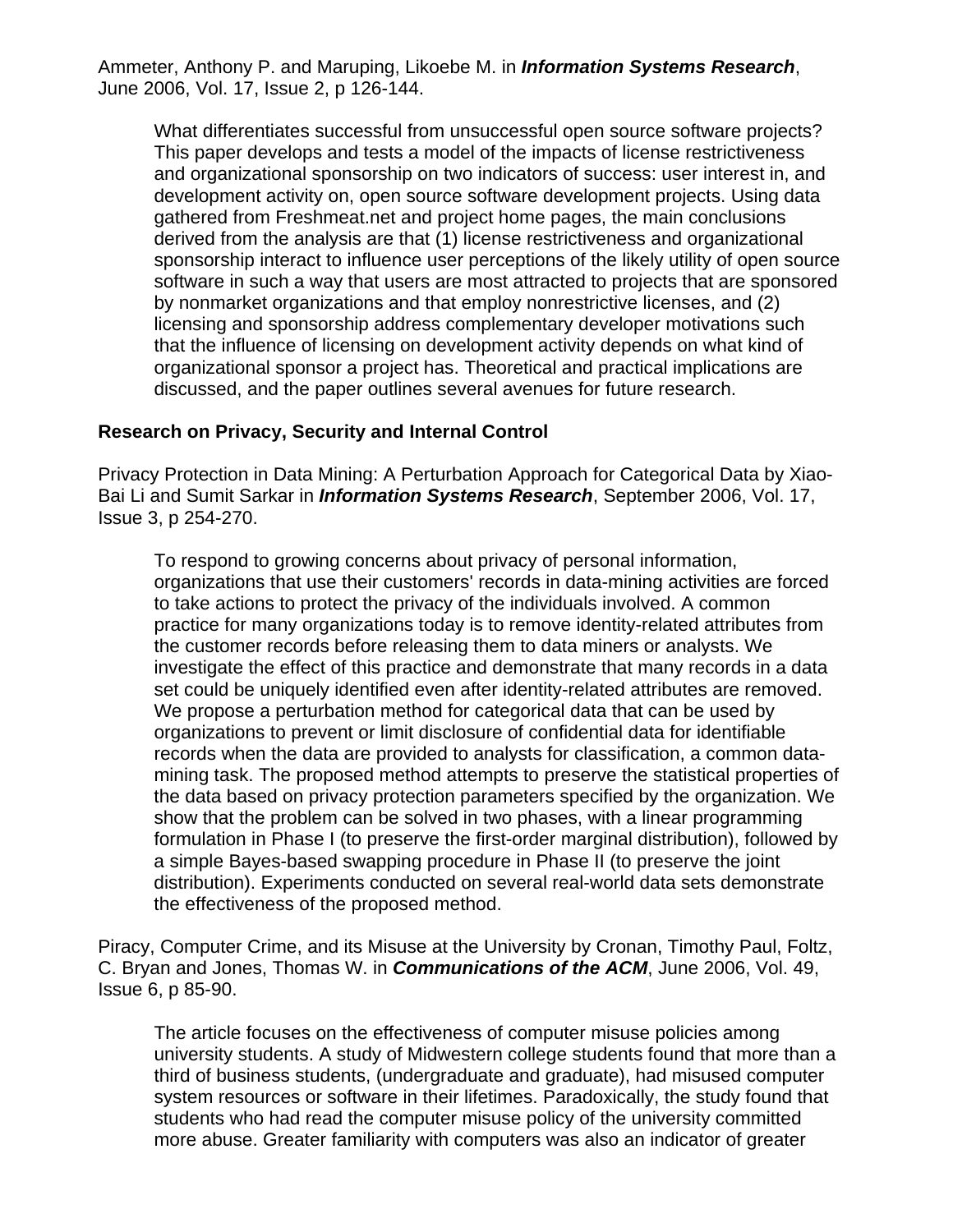levels of computer misuse; in general, undergraduate misuse was lower than graduate student misuse. The study's implications for corporate computer use policies are discussed.

Trust Beyond Security: An Expanded Trust Model by Lance J. Hoffman, Kim Lawson-Jenkins and Jeremy Blum in *Communications of the ACM*, July 2007, Volume 49, Issue 7, p 94-101.

The article discusses the development of improved trust models for distributed computer-based systems and the advantages this development will bring to information technology departments in business. Advances in computer technology has spurred its adoption in shopping, banking, voting, and automotive technology systems, but have also brought the proliferation of viruses and increased danger from widespread power outages. For modern business to succeed, they must utilize trust based security systems.

Value-Focused Assessment of Information System Security in Organizations by Dhillon, Gurpreet and Torkzadeh, Gholamreza in *Information Systems Journal*, July 2006, Volume 16, Issue 3, p 293-314.

Information system (IS) security continues to present a challenge for executives and professionals. A large part of IS security research is technical in nature with limited consideration of people and organizational issues. The study presented in this paper adopts a broader perspective and presents an understanding of IS security in terms of the values of people from an organizational perspective. It uses the value-focused thinking approach to identify 'fundamental' objectives for IS security and 'means' of achieving them in an organization. Data for the study was collected through in-depth interviews with 103 managers about their values in managing IS security. Interview results suggest 86 objectives that are essential in managing IS security. The 86 objectives are organized into 25 clusters of nine fundamental and 16 means categories. These results are validated by a panel of seven IS security experts. The findings suggest that for maintaining IS security in organizations, it is necessary to go beyond technical considerations and adopt organizationally grounded principles and values.

Opportunities for Computer Crime: Considering Systems Risk from a Criminological Perspective by Robert Willison and James Backhouse in *European Journal of Information Systems* (2006) 15, p 403–414.

Systems risk refers to the likelihood that an Information System (IS) is inadequately protected against certain types of damage or loss. While risks are posed by acts of God, hackers and viruses, consideration should also be given to the 'insider' threat of dishonest employees, intent on undertaking some form of computer crime. Against this backdrop, a number of researchers have addressed the extent to which security managers are cognizant of the very nature of systems risk. In particular, they note how security practitioners' knowledge of local threats, which form part of such risk, is often fragmented. This shortcoming contributes to situations where risk reducing efforts are often less than effective. Security efforts are further complicated given that the task of managing systems risk requires input from a number of departments including, for example, HR, compliance, IS/IT and physical security. To complement existing research, and also to offer a fresh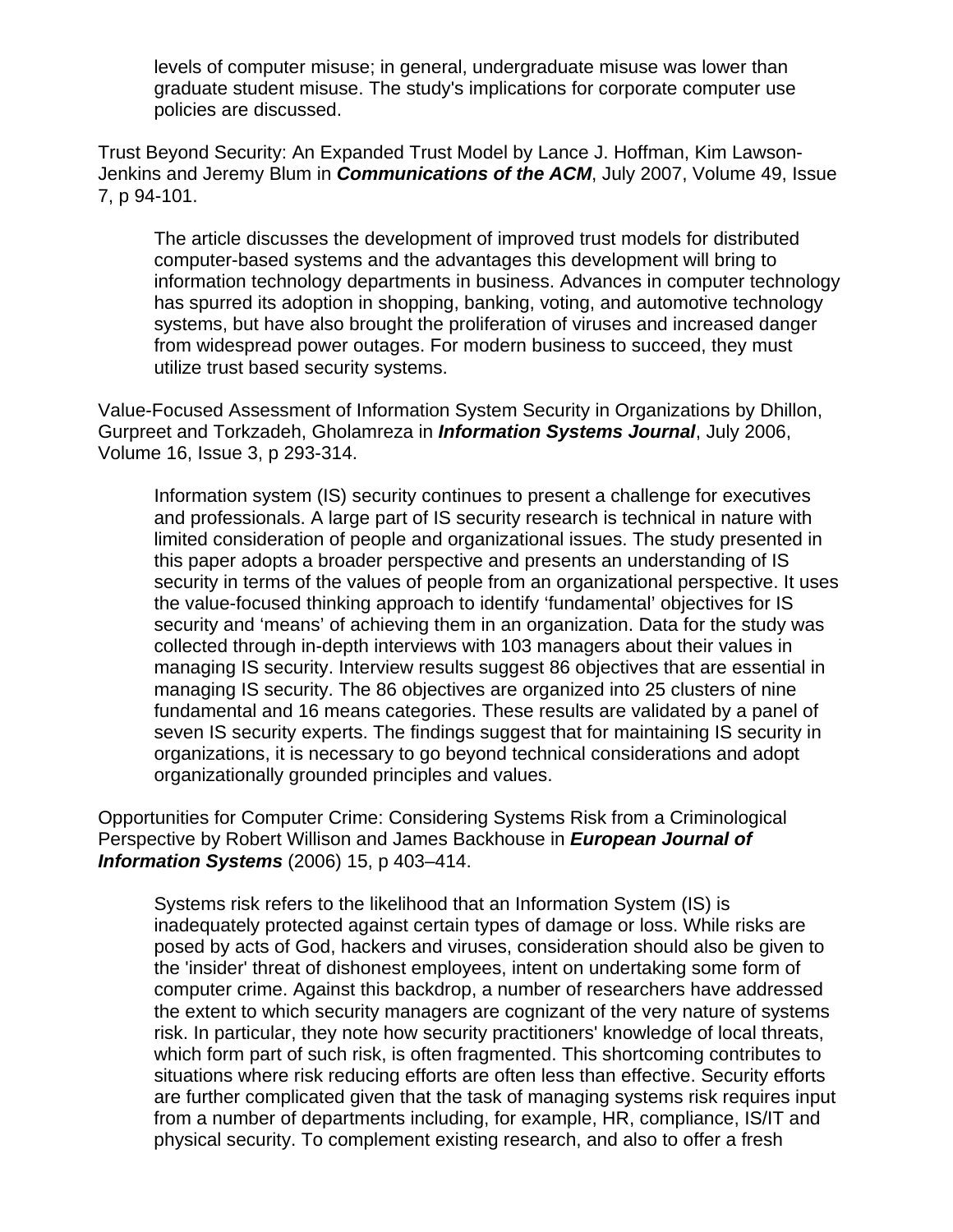perspective, this paper addresses systems risk from the offender's perspective. If systems risk entails the likelihood that an IS is inadequately protected, this text considers those conditions, within the organisational context, which offer a criminal opportunity for the offender. To achieve this goal a model known as the 'Crime-Specific Opportunity Structure' is advanced. Focusing on the opportunities for computer crime, the model addresses the nature of such opportunities with regards to the organisational context and the threats posed by rogue employees. Drawing on a number of criminological theories, it is believed the model may help inform managers about local threats and, by so doing, enhance safeguard implementation.

Secure and Useful Data Sharing by Rathindra Sarathy and Krishnamurty Muralidhar in *Decision Support Systems*, Volume 42, Issue 1, October 2006, p 204-220.

Data sharing among organizations, both government and business, has increased with the advent of the Internet. The study is motivated by the need to address increased confidentiality and privacy concerns that arise with the use of the Internet, while realizing the benefits of data sharing. In this study, we develop a research issues framework based on a survey of existing literature. The framework is used to identify OR/MS research opportunities in disclosure prevention, recordlinkage, and in the assessment of the impact of data sharing. Addressing these issues could enable organizations to securely share data.

Concern for Information Privacy and Online Consumer Purchasing by Craig Van Slyke, J.T. Shim, Richard Johnson and James J. Jiang in *Journal of the Association for Information Systems*, June 2006, Volume 7, Issue 6, Article 16.

Although electronic commerce experts often cite privacy concerns as barriers to consumer electronic commerce, there is a lack of understanding about how these privacy concerns impact consumers' willingness to conduct transactions online. Therefore, the goal of this study is to extend previous models of e-commerce adoption by specifically assessing the impact that consumers' concerns for information privacy (CFIP) have on their willingness to engage in online transactions. To investigate this, we conducted surveys focusing on consumers' willingness to transact with a well-known and less well-known Web merchant. Results of the study indicate that concern for information privacy affects risk perceptions, trust, and willingness to transact for a well-known merchant, but not for a less well-known merchant. In addition, the results indicate that merchant familiarity does not moderate the relationship between CFIP and risk perceptions or CFIP and trust. Implications for researchers and practitioners are discussed.

Spreadsheets and Sarbanes-Oxley: Regulations, Risks, and Control Frameworks by Raymond R. Panko in *Communications of the Association for Information Systems*, April 2006, Volume 17, Article 29.

The Sarbanes–Oxley Act of 2002 (SOX) forced corporations to examine their spreadsheet use in financial reporting. Corporations do not like what they are seeing. Surveys conducted in response to SOX show that spreadsheets are used widely in corporate financial reporting. Spreadsheet error research, in turn, shows that nearly all large spreadsheets contain multiple errors and that errors of material size are quite common. The first round of Sarbanes-Oxley assessments confirmed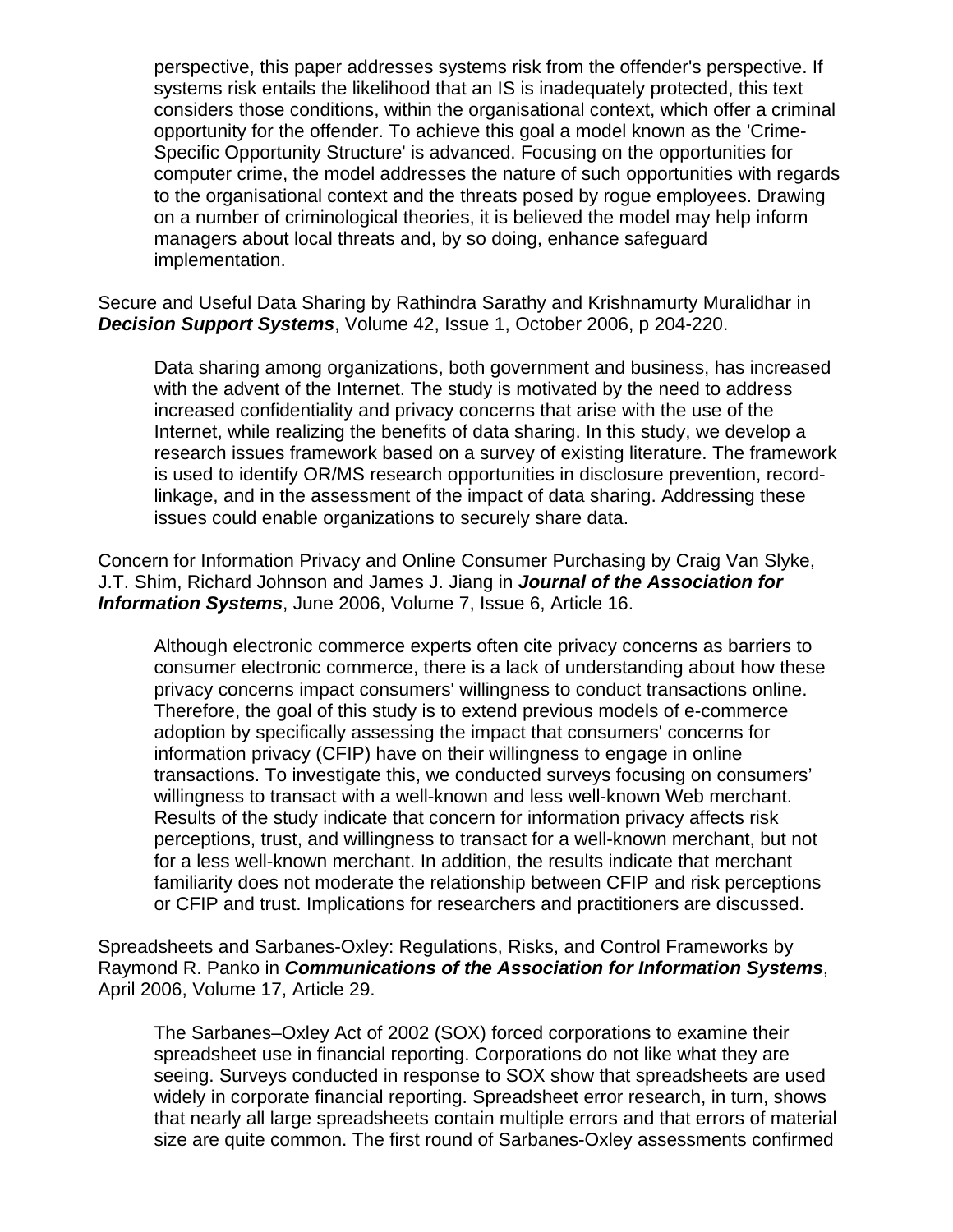concerns about spreadsheet accuracy. Another concern is spreadsheet fraud, which also exists in practice and is easy to perpetrate. Unfortunately, few organizations maintain effective controls to deal with either errors or fraud. This paper examines spreadsheet risks for Sarbanes-Oxley (and other regulations) and discusses how general and IT-specific control frameworks can be used to address the control risks created by spreadsheets.

Developments In Practice XXI: IT in the New World of Corporate Governance Reforms by Heather A. Smith and James D. McKeen in *Communications of the Association for Information Systems*, May 2006, Volume 17, Article 32.

In the past, IT was only marginally affected by regulatory matters. Today, however, IT is in the middle of a whirlwind of corporate governance reforms. New standards for internal controls are affecting almost every aspect of IT work. These, in turn, have significant implications on how IT is managed and on IT costs and productivity. For example, many IT organizations have been so involved in developing and implementing Sarbanes-Oxley (SOX) procedures that very little has actually been accomplished for the business itself. This paper explores how new compliance frameworks and governance reforms, mandated by governments and/or industry groups, are changing IT work. It examines what IT managers perceive to be most significant issues these reforms present IT in their particular organizations. This paper is not designed to provide detailed information about IT controls and how to achieve them. Instead, it is intended to be a general introduction to the changing expectations of IT and how these are affecting IT work, structure and governance. It looks at the new effects regulatory issues are having in IT, and then examines the key issues IT managers face in an increasingly regulated environment. Next, it identifies the key areas within IT that are affected and the types of activities that need to be addressed by managers in order to achieve effective controls. Finally some recommended good practices are presented. The authors conclude that there is no question that new laws and regulations governing organizations, their finances and their information are having a huge impact on IT. IT managers are struggling to implement new controls and document existing ones, while still ensuring business as usual and trying to develop the new systems their companies need. The world is requiring IT to become thoroughly professional about what it does. The IT of the future will therefore of necessity be increasingly controlled, standardized and bureaucratized. It remains to be seen whether or not management will be able to use this "new and improved" IT for competitive advantage.

Implementing Section 404 of the Sarbanes Oxley Act: Recommendations for Information Systems Organizations by Ashley Braganza and Kevin C. Desouza in *Communication of the Association for Information Systems*, October 2006, Volume 18, Article 22.

Section 404 of the Sarbanes Oxley (SOX) Act addresses the effectiveness of internal controls, which in most organizations are either fully or partially automated due to the pervasiveness and ubiquity of information technologies. Significant or material control deficiencies have to be reported publicly. The adverse impact on organizations declaring deficiencies can be severe, for example, damage to reputation and/or market value. While there are many practitioner-led manuals and methods for dealing with 404, there has been little published in the academic research literature investigating the role of Information Systems organizations in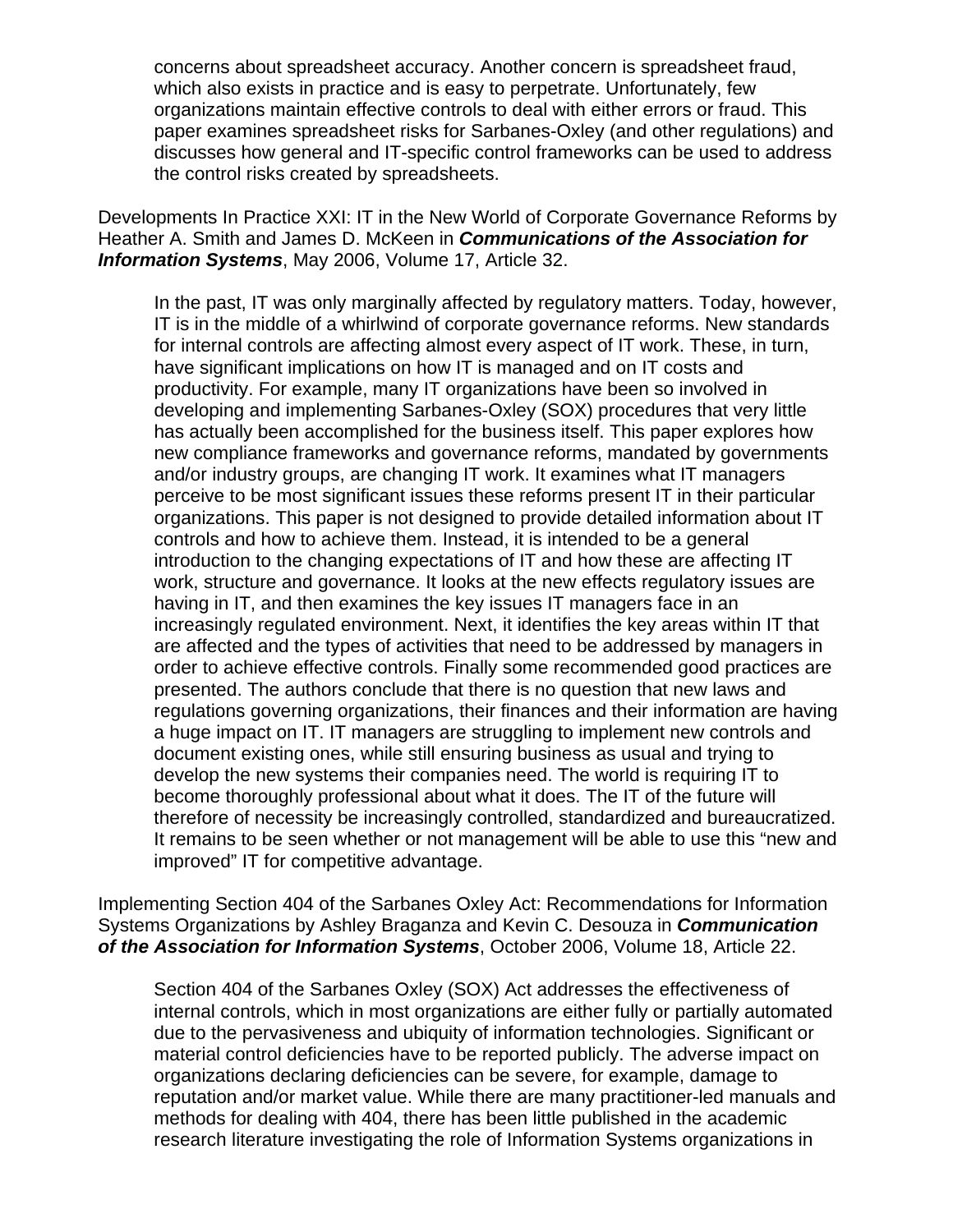implementing Section 404. The paper addresses this gap in knowledge. We used institutional theory as the lens through which to examine the experiences of Section 404 implementation in three global organizations. We used the case study method and an abductive strategy to gather and analyze data respectively. Our findings are summarized in six recommendations. We found that institutional pressures play a critical role in the implementation of Section 404. In particular, organizations face coercive pressure to achieve Section 404 compliance, without which punitive sanctions can be imposed by regulators. Organizations tend to imitate one another in the methods they use so that each is perceived to be in line with their competitive environment. Organizations face normative pressures to act in ways that are socially acceptable, which is to achieve compliance. Failure to do so would be a signal to the market that the organization does not take controls seriously. We expand these findings in terms of power and influence tactics that IS organizations can use when implementing Section 404. Our findings provide directions for practice and lines of enquiry for further research.

Sharing and Access Right Delegation for Confidential Documents: A Practical Solution by S.M. Yiu, S.W. Yiu, L.K. Lee, Eric K.Y. Li and Michael C.L. Yip in *Information & Management*, Volume 43, Issue 5, July 2006, p 607-616.

This paper addresses a practical problem in document management systems for which no existing solution is currently available in the market. To store confidential documents, a common approach is to keep only the encrypted version of the documents to ensure confidentiality of the contents. In real cases, documents may need to be shared by more than one person or group in a company and it is common for a manager to delegate the access rights of a document to a delegatee. How is it possible to share encrypted documents and delegate the access rights of encrypted documents? Here, we discuss the issues related to this problem and provide a practical and easy-to-implement solution for solving the problem. It has been shown to be feasible by a prototype implementation. We also show how to extend our solution to be more scalable by taking advantage of the company's hierarchical structure.

### **Research on ERP System Implementation, Value and Educational Issues**

ERP Investments and the Market Value of Firms: Toward an Understanding of Influential ERP Project Variables by Ranganathan, C. and Brown, Carol V. in *Information Systems Research*, June 2006, Vol. 17, Issue 2, p 145-161.

This study contributes to the growing body of literature on the value of enterprise resource planning (ERP) investments at the firm level. Using an organization integration lens that takes into account investments in complementary resources as well as an options thinking logic about the value of an ERP platform, we argue that not all ERP purchases have the same potential impact at the firm level due to ERP project decisions made at the time of purchase. Based on a sample of 116 investment announcements in United States' based firms between 1997 and 2001, we find support for our hypotheses that ERP projects with greater functional scope (two or more value-chain modules) or greater physical scope (multiple sites) result in positive, higher shareholder returns. Furthermore, the highest increases in returns (3.29%) are found for ERP purchases with greater functional scope and greater physical scope; negative returns are found for projects with lesser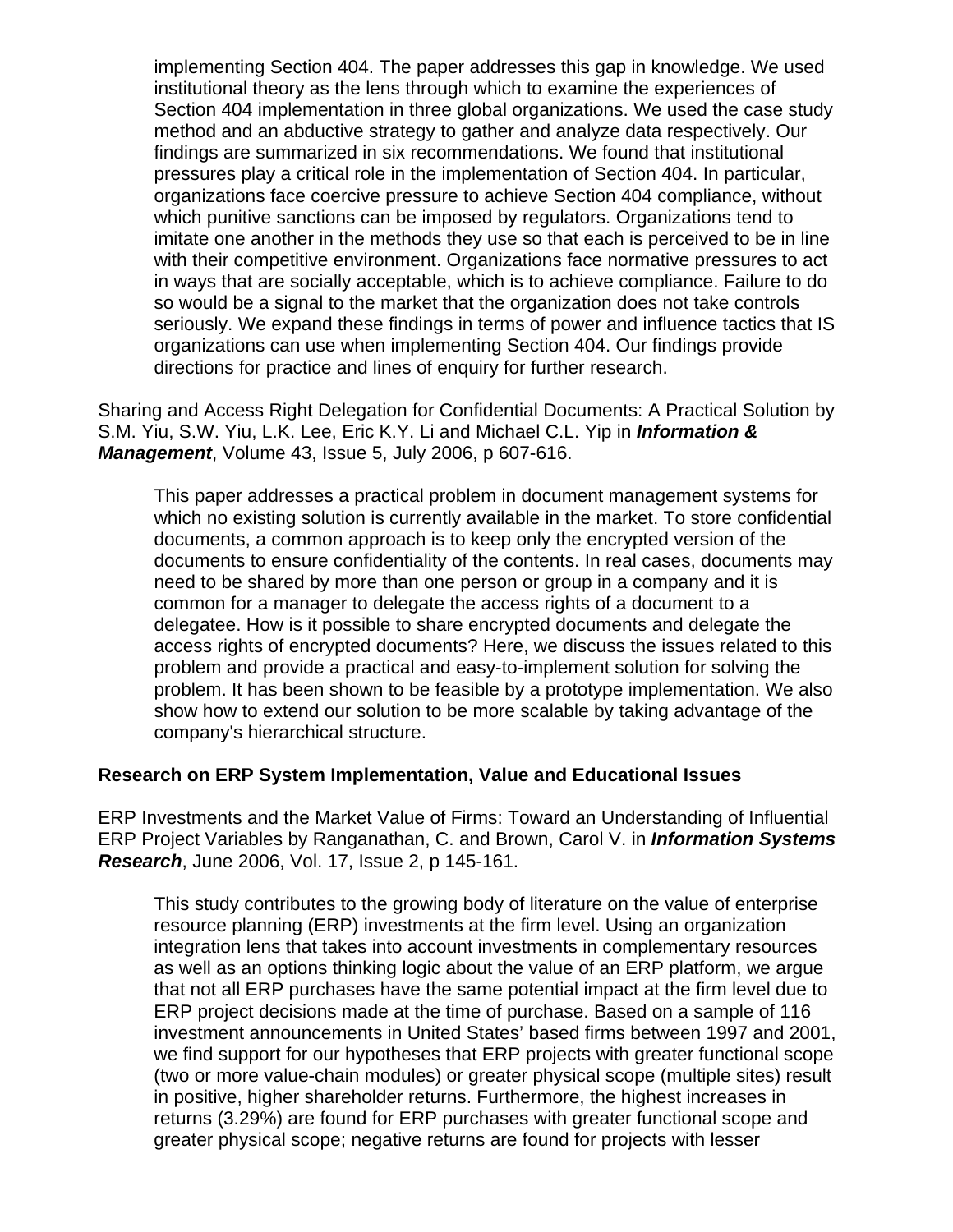functional scope and lesser physical scope. These findings provide empirical support for prior theory about the organizational integration benefits of ERP systems, the contribution of complementary resource investments to the business value of IT investments, and the growth options associated with IT platform investments. The article concludes with implications of our firm-level findings for this first wave of enterprise systems.

Technical and Management Perceptions of Enterprise Information System Importance, Implementation and Benefits by Hsin Hsin Chang in *Information Systems Journal*, July 2006, Vol. 16, Issue 3, p 263-292.

This paper compares information systems (IS) integration in high-tech organizations from the information technology (IT) and general management perspectives. All the organizations studied have experience of integrated Enterprise Resource Planning systems, and some with their extension to Supply Chain Management and Customer Relationship Management systems. The operational scope of the sample systems, and senior IT and general management perceptions of the importance of their functions, benefits and implementation success factors, obtained by qualitative interviews with 49 senior managers and a quantitative survey of 219 high-tech companies, are described and compared. Although the opinions expressed indicate some mutual hostility, IT and general management perceptions of IS implementation were very similar. IT managements overall importance assessments of business functions were more strongly correlated with their overall level of implementation, and they tended to rate system benefits and system reliability more highly. The significance of these findings is discussed and some suggestions for further investigation, placing them in a wider context, are made. Arguably, the similarities found are more important than the differences.

Relative Importance of Evaluation Criteria for Enterprise Systems: a Conjoint Study by Keil, Mark and Tiwana, Amrit in *Information Systems Journal*, July 2006, Vol. 16, Issue 3, p 237-262.

While a large body of research exists on the development and implementation of software, organizations are increasingly acquiring enterprise software packages [e.g. enterprise resource planning (ERP) systems] instead of custom developing their own software applications. To be competitive in the marketplace, software package development firms must manage the three-pronged trade-off between cost, quality and functionality. Surprisingly, prior research has made little attempt to investigate the characteristics of packaged software that influence management information system (MIS) managers' likelihood of recommending purchase. As a result, both the criteria by which MIS managers evaluate prospective packaged systems and the attributes that lead to commercially competitive ERP software products are poorly understood. This paper examines this understudied issue through a conjoint study. We focus on ERP systems, which are among the largest and most complex packaged systems that are purchased by organizations. In a conjoint study, 1008 evaluation decisions based on hypothetical ERP software package profiles were completed by managers in 126 organizations. The study represents the first empirical investigation of the relative importance that managers ascribe to various factors that are believed to be important in evaluating packaged software. The results provide important insights for both organizations that acquire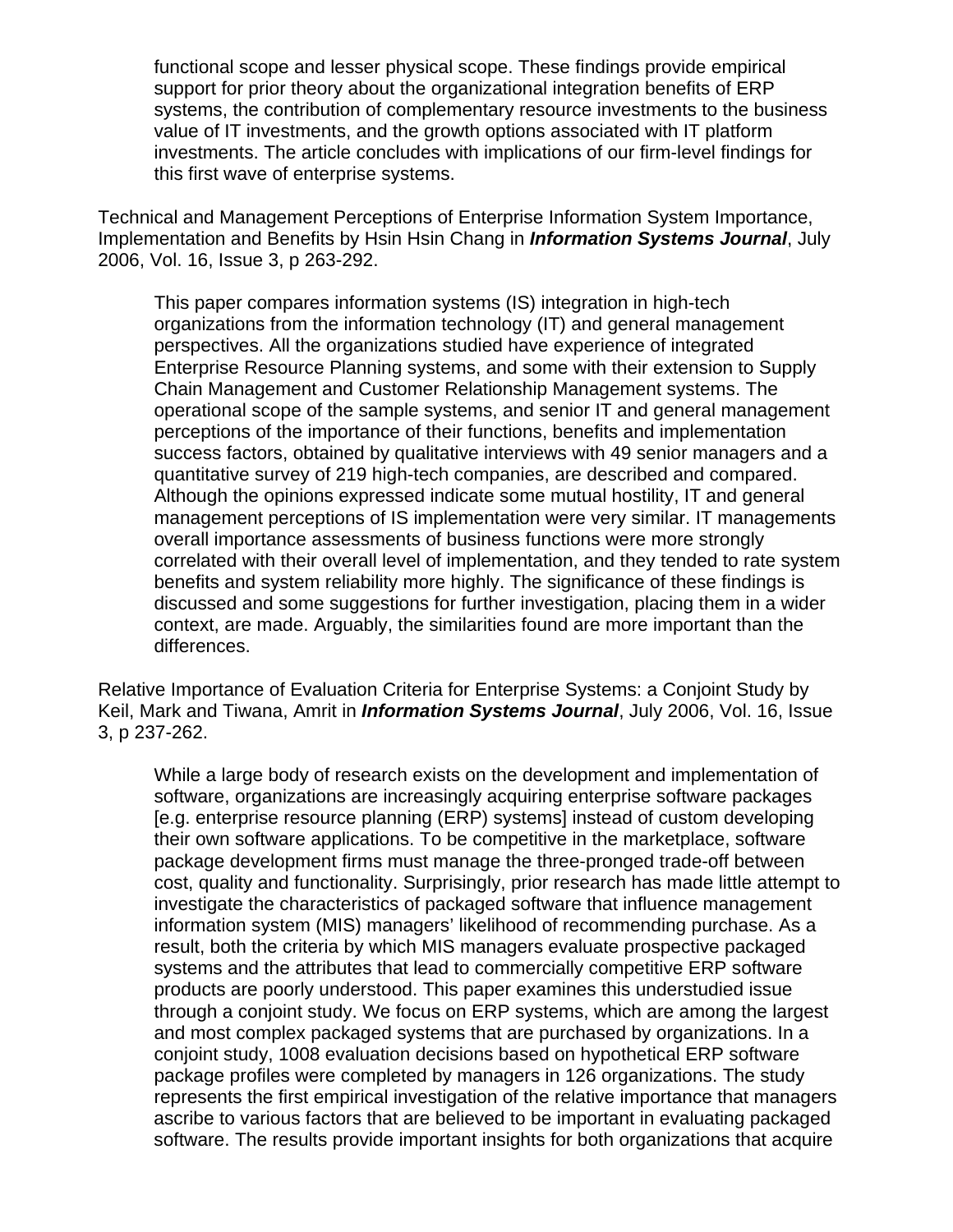such systems and those that develop them. The results show that functionality, reliability, cost, ease of use and ease of customization are judged to be important criteria, while ease of implementation and vendor reputation were not found to be significant. Functionality and reliability were found to be the most heavily weighted factors. We conclude the paper with a detailed discussion of the results and their implications for software acquisition and development practice.

ERP Misfit: Country of Origin and Organizational Factors by Wang, Eric T. G., Klein, Gary and Jiang, James in *Journal of Management Information Systems*, Summer 2006, Vol. 23, Issue 1, p 263-292.

There are many benefits of enterprise resource planning (ERP) systems, but their implementation is both complicated and difficult because the product spans functional silos and involves many internal and external entities. An ERP system is the outcome of social processes, and different ERP systems can embody distinct social arrangements when developed in different cultural contexts. Such social arrangements are difficult to change due the closure effect of technology stabilization. This leads to various misfit problems, both during and after ERP implementation, causing adverse effects on delivered ERP quality. With a survey of 85 ERP implementation cases in Taiwan, this study derives and empirically tests the main as well as the interaction effects of the country of origin of the ERP package, consultant quality, top management support, and user support of the ERP system quality as perceived by the client after implementation. The results demonstrate the important role of the country of origin of the ERP package and consultant quality in configuring a high-quality ERP system and alleviating the negative effect of misfit problems.

Enterprise Integration Using the Agent Paradigm: Foundations of Multi-Agent-Based Integrative Business Information Systems by Rajiv Kishore, Hong Zhang and R. Ramesh in *Decision Support Systems*, Volume 42, Issue 1, October 2006, p 48-78.

Enterprise integration through integrated business information systems (IBIS) is necessary to achieve agility in the current age of hyper-competition. Multi-agent systems (MAS) provide a new paradigm for IBIS development. In this paper, we review the IBIS modeling and MAS literatures and find that the MAS paradigm provides an excellent approach for modeling and implementing IBIS systems. We synthesize these two bodies of literature and propose a conceptual framework for multi-agent-based integrative business information systems (MIBIS) and a unified set of eight orthogonal ontological constructs that are minimally required for any conceptual modeling grammar for the MIBIS bounded universe of discourse.

Teaching with Enterprise Systems by Diane Strong, Jane Fedorowicz, James Sager, Glenn Stewart, Edward E. Watson in *Communications of the Association for Information Systems*, Volume 17, Article 33.

With the wide-spread adoption of Enterprise Systems (ES), such as SAP, Oracle, and Peoplesoft, in medium and large-sized organizations, there is increasing demand for students who know how to work with such systems. While the demand for ES developers and integrators has declined, the demand for employees that can help companies achieve benefits from these systems continues to grow. Such employees need skills in decision-making and process design in an integrated,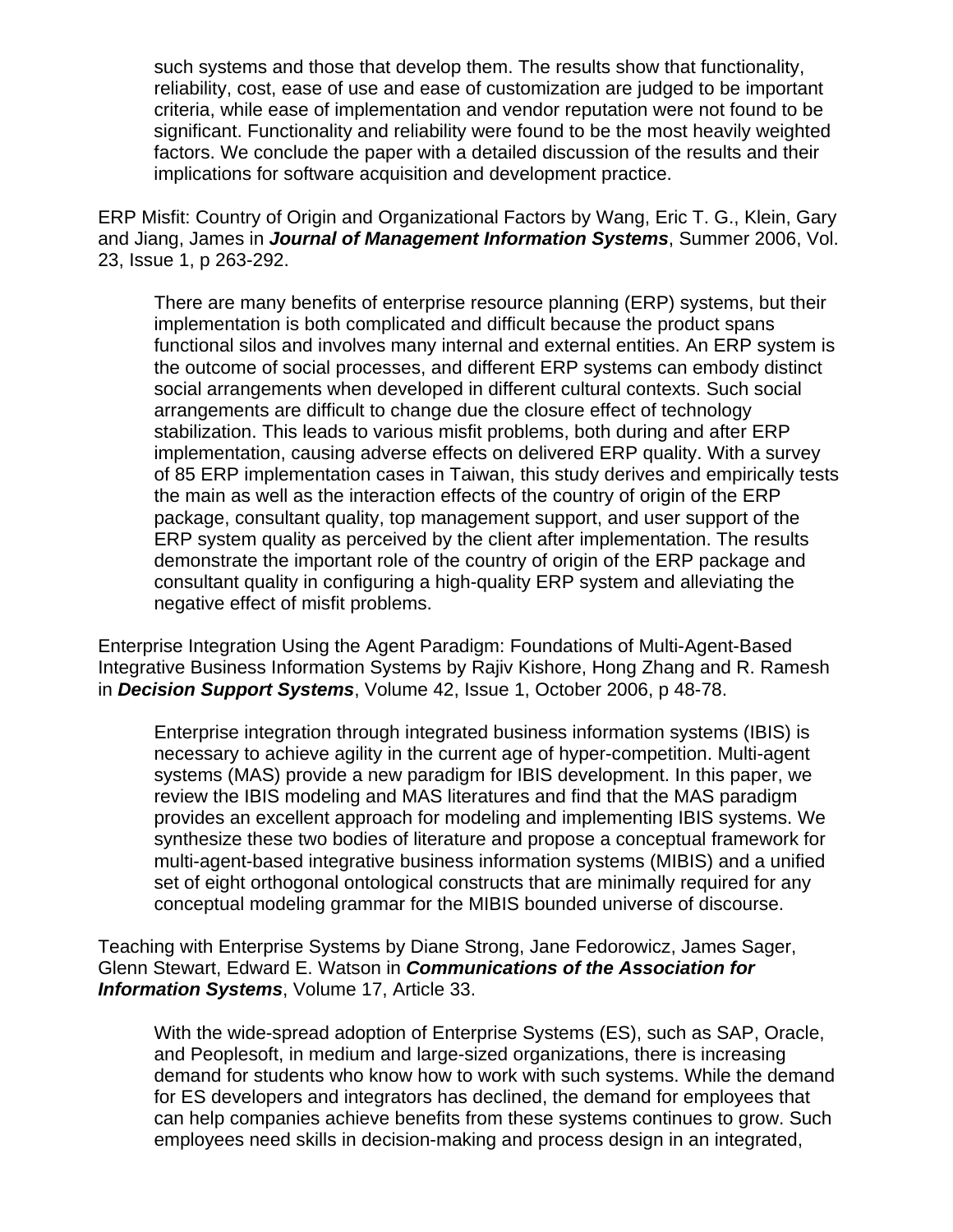data-rich environment enabled by an ES. This paper provides advice about teaching with enterprise systems at the undergraduate and graduate levels within the IS curriculum and across management and engineering curricula. This advice is provided by five professors from five different schools, California State University at Chico, Louisiana State University, Queensland University of Technology, Bentley College, and Worcester Polytechnic Institute that together have many years of experience in teaching with SAP or with the Oracle e-business suite. This paper includes a summary of the experiences at each of these schools, advice based on questions from the audience at an AMCIS 2005 panel, and references to resources that may be helpful to those considering, or already engaged in, teaching with enterprise systems.

#### **Research on Improving IS Design, Implementation and Usage**

Enhancing the Design of Web Navigation Systems: The Influence of User Disorientation on Engagement and Performance by Webster, Jane and Ahuja, Jaspreet S. in *MIS Quarterly*, September 2006, Vol. 30, Issue 3, p 661-678.

This paper draws on research from a wide literature base to develop a model relating Web navigation systems, disorientation, engagement, user performance, and intentions. The model is tested in an experimental study examining the effects of one simple and two global navigation systems. Although well-accepted design guidelines were followed for the first global navigation system, it was not superior to the simple system. However, the second global navigation system resulted in lower disorientation than the simple system. Based on the study's results, two design guidelines to govern the development of future Web-based systems are suggested. Readers need a sense of context, of their place within an organization of information. In paper documents this sense of "where you are" is a mixture of graphic and editorial organizational cues supplied by the graphic design of the book, the organization of the text, and the physical sensation of the book as an object. Electronic documents provide none of the physical cues we take for granted in assessing information. When we see a Web hypertext link on the page we have few cues to where we will be led, how much information is at the other end of the link, and exactly how the linked information relates to the current page. Even the view of individual Webpages is restricted for many users. (Lynch and Horton 2002) On IBM's website, the most popular feature was the search function, because the site was difficult to navigate. The second most popular feature was the "help" button, because the search technology was so ineffective. IBM's solution was a 10 week effort to redesign the site. In the first week after the redesign, use of the "help" button decreased 84 percent, while sales increased 400 percent.

The Effects of State-Based and Event-Based Data Representation on User Performance in Query Formulation Tasks by Allen, Gove N. and March, Salvatore in *MIS Quarterly*, June 2006, Vol. 30, Issue 2, p 269-290.

Ad hoc query formulation is an important task in effectively utilizing organizational data resources. To facilitate this task, managers and casual end-users are commonly presented with database views expressly constructed for their use. Differences in the way in which things, states, and events are represented in such views can affect a user's ability to understand the database, potentially leading to different levels of performance (i.e., accuracy, confidence, and prediction of the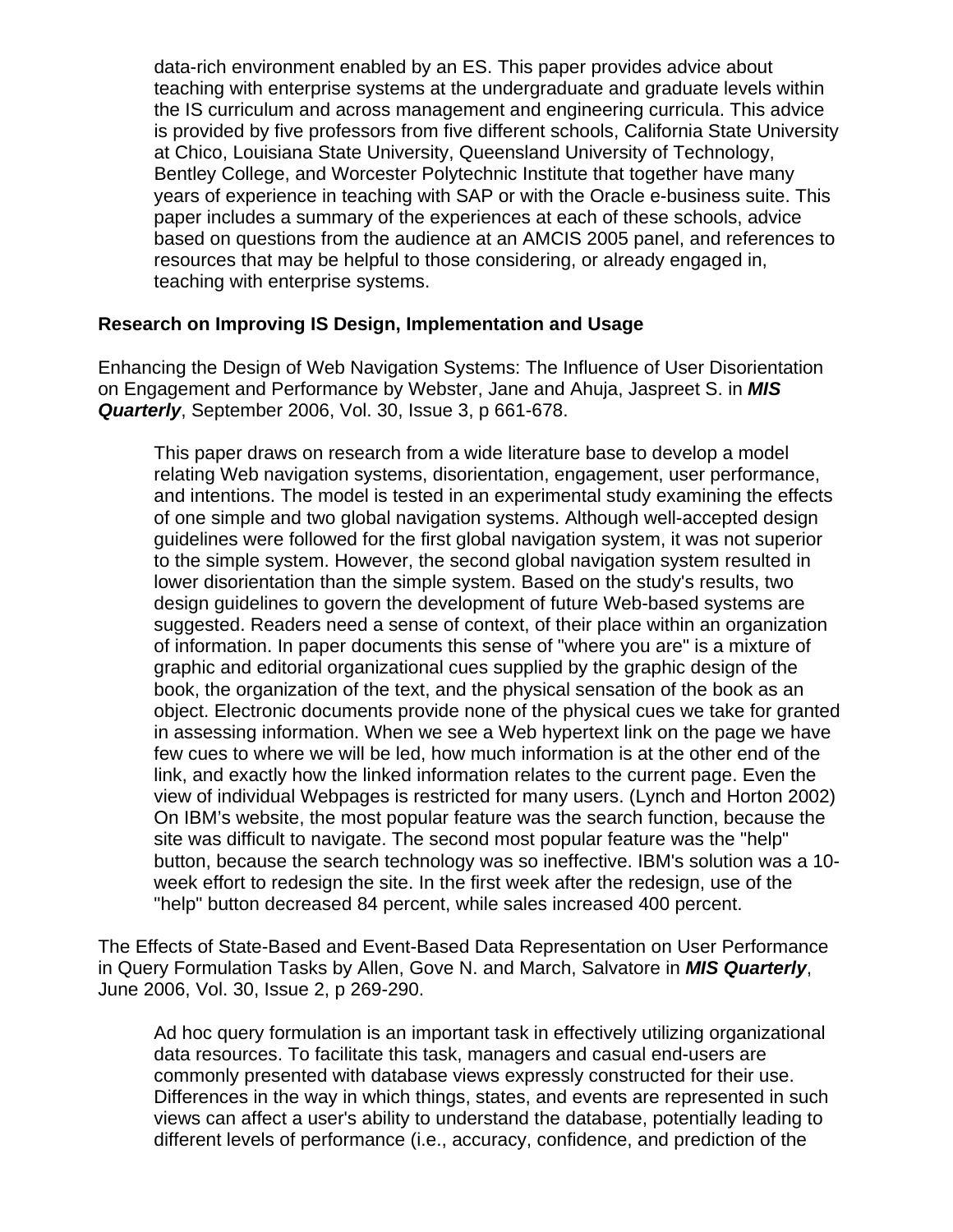accuracy of their queries). An experiment was conducted over the Internet involving 342 subjects from 6 universities in North America and Europe to investigate these effects. When presented with an event-based view, subjects expressing low or very low comfort levels in reading entity-relationship diagrams expressed confidence that better predicted query accuracy although there were no significant differences in actual query accuracy or level of confidence expressed.

Reconceptualizing System Usage: An Approach and Empirical Test by Andrew Burton-Jones and Detmar W. Straub, Jr. in *Information Systems Research*, September 2006, Vol. 17, Issue 3, p 228-246.

Although DeLone, McLean, and others insist that system usage is a key variable in information systems research, the system usage construct has received little theoretical scrutiny, boasts no widely accepted definition, and has been operationalized by a diverse set of unsystematized measures. In this article, we present a systematic approach for reconceptualizing the system usage construct in particular nomological contexts. Comprising two stages, definition and selection, the approach enables researchers to develop clear and valid measures of system usage for a given theoretical and substantive context. The definition stage requires that researchers define system usage and explicate its underlying assumptions. In the selection stage, we suggest that system usage be conceptualized in terms of its structure and function. The structure of system usage is tripartite, comprising a user, system, and task, and researchers need to justify which elements of usage are most relevant for their study. In terms of function, researchers should choose measures for each element (i.e., user, system, and/or task) that tie closely to the other constructs in the researcher's nomological network. To provide evidence of the viability of the approach, we undertook an empirical investigation of the relationship between system usage and short-run task performance in cognitively engaging tasks. The results support the benefits of the approach and show how an inappropriate choice of usage measures can lead researchers to draw opposite conclusions in an empirical study. Together, the approach and the results of the empirical investigation suggest new directions for research into the nature of system usage, its antecedents, and its consequences.

Accommodating Individual Preferences in the Categorization of Documents: A Personalized Clustering Approach by Wei, Chih-Ping, Chiang, Roger H. and Wu, Chia-Chen in *Journal of Management Information Systems*, Fall 2006, Vol. 23, Issue 2, p 173-201.

As electronic commerce and knowledge economy environments proliferate, both individuals and organizations increasingly generate and consume large amounts of online information, typically available as textual documents. To manage this everincreasing volume of documents, individuals and organizations frequently organize their documents into categories that facilitate document management and subsequent access and browsing. Document clustering is an intentional act that should reflect individual preferences with regard to the semantic coherency and relevant categorization of documents. Hence, effective document clustering must consider individual preferences and needs to support personalization in document categorization. In this paper, we present an automatic document-clustering approach that incorporates an individual's partial clustering as preferential information. Combining two document representation methods, feature refinement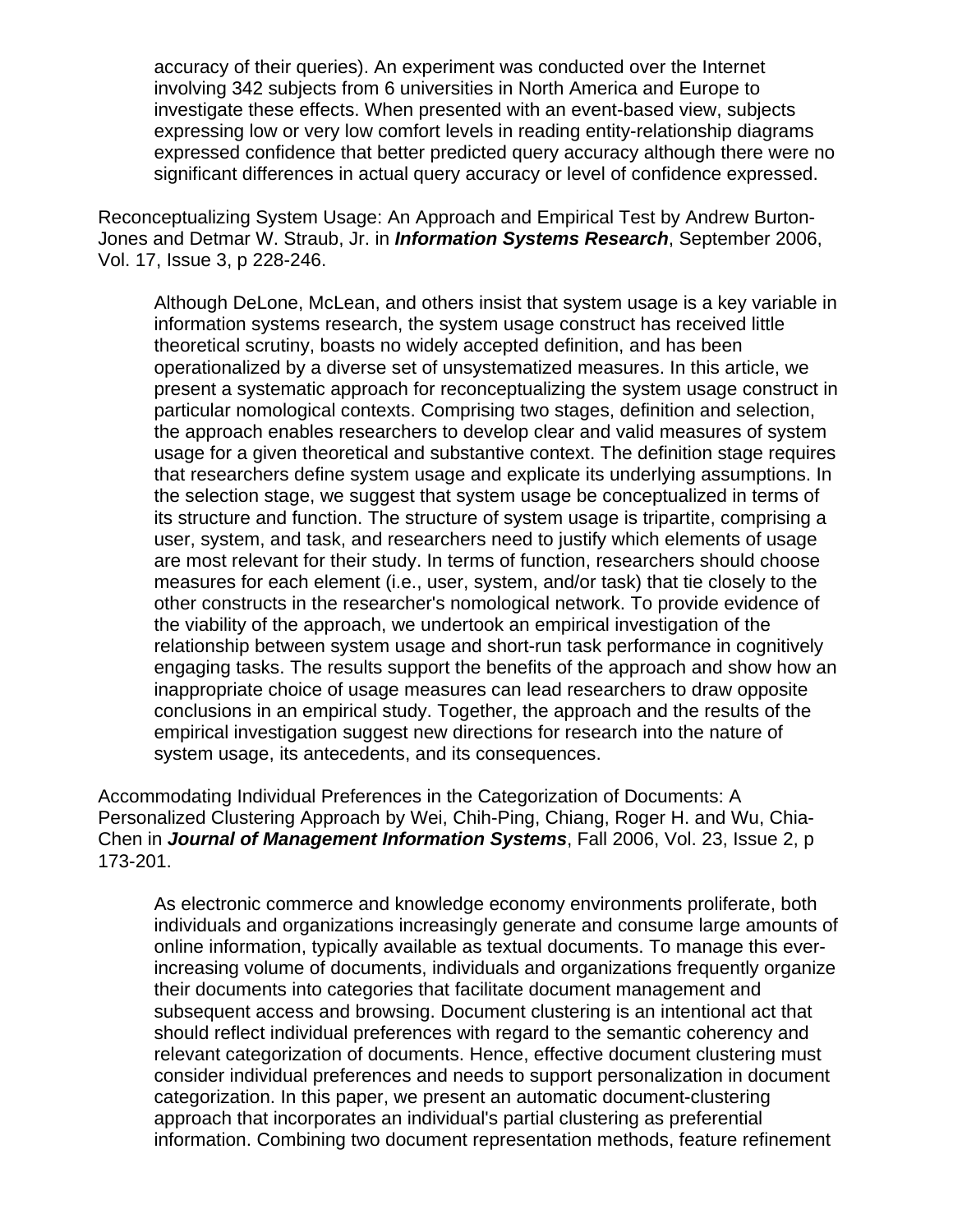and feature weighting, with two clustering methods, precluster-based hierarchical agglomerative clustering (HAC) and atomic-based HAC, we establish four personalized document-clustering techniques. Using a traditional content-based document-clustering technique as a performance benchmark, we find that the proposed personalized document-clustering techniques improve clustering effectiveness, as measured by cluster precision and cluster recall.

An Empirical Analysis of the Value of Complete Information for eCRM Models by Padmanabhan, Balaji, Zhiqiang, Zheng and Kimbrough, Steven O. in *MIS Quarterly*, June 2006, Vol. 30, Issue 2, p 247-267.

Due to the vast amount of user data tracked online, the use of data-based analytical methods is becoming increasingly common for e-businesses. Recently the term analytical eCRM has been used to refer to the use of such methods in the online world. A characteristic of most of the current approaches in eCRM is that they use data collected about users' activities at a single site only and, as we argue in this paper, this can present an incomplete picture of user activity. However, it is possible to obtain a complete picture of user activity from across-site data on users. Such data is expensive, but can be obtained by firms directly from their users or from market data vendors. A critical question is whether such data is worth obtaining, an issue that little prior research has addressed. In this paper, using a data mining approach, we present an empirical analysis of the modeling benefits that can be obtained by having complete information. Our results suggest that the magnitudes of gains that can be obtained from complete data range from a few percentage points to 50 percent, depending on the problem for which it is used and the performance metrics considered. Qualitatively we find that variables related to customer loyalty and browsing intensity are particularly important and these variables are difficult to derive from data collected at a single site. More importantly, we find that a firm has to collect a reasonably large amount of complete data before any benefits can be reaped and caution against acquiring too little data.

On the Valuation of Multistage Information Technology Investments Embedding Nested Real Options by Benaroch, Michell, Shah, Sandeep and Jeffery, Mark in *Journal of Management Information Systems*, Summer 2006, Vol. 23, Issue 1, p 239-261.

As real options analysis (ROA) is being applied to increasingly complex information technology (IT) investment problems, a concern arises over the use of heuristic ROA models that are simpler to apply but can produce overvaluations. A good example is the application of a heuristic nested variation of the Black-Scholes (BS) model to the evaluation of interrelated IT investments as nested options. This particular heuristic BS model could overvalue by more than 100 percent. Using a binomial model that is custom-tailored to a generic IT investment embedding nested options as the "baseline," we identify conditions under which the degree of overvaluation of this heuristic BS model is severe and unpredictable. Moreover, upon examining the structure of the custom-tailored binomial model, we identify the reason for overvaluation and derive a more accurate nested variation of the BS model. These findings should serve as a cautionary message about the use of untested heuristic ROA models.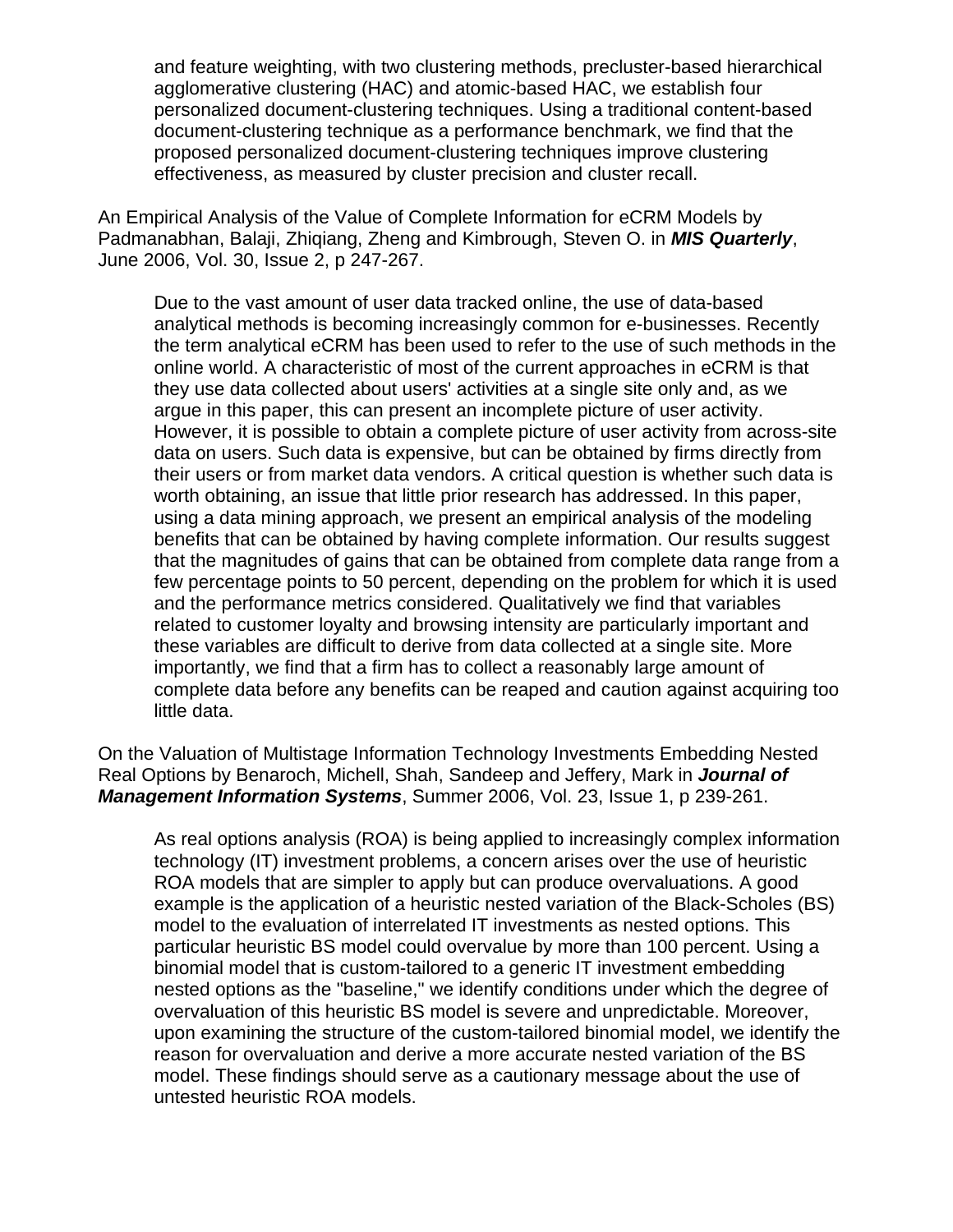A Framework for Data Warehouse Refresh Policies by Michael V. Mannino and Zhiping Walter in *Decision Support Systems*, Volume 42, Issue 1, October 2006, p 121-143.

In a field study to explore influences on data warehouse refresh policies, we interviewed data warehouse administrators from 13 organizations about data warehouse details and organizational background. The dominant refresh strategy reported was daily refresh during nonbusiness hours with some deviations due to operational decision making and data source availability. As a result of the study, we developed a framework consisting of short-term and long-term influences of refresh policies along with traditional information system success variables influenced by refresh policies. The framework suggests the need for research about process design, data timeliness valuation, and optimal refresh policy design.

Examining the Coalition Dynamics Affecting IS Project Abandonment Decision-Making by Gary Pan and Shan L. Pan in *Decision Support Systems*, Volume 42, Issue 2, November 2006, p 639-655.

Despite recent reports that suggest growing evidence of a higher rate of information systems project success, experts have warned against complacency over the risks associated with project failure. While IS project failure has been attracting constant attention in recent years, IS project abandonment—which is a subset of the larger organizational issues of IS failure—has been largely ignored. This study aims to provide a deeper understanding of the project abandonment phenomenon. We undertook a case study of an abandoned electronic procurement project to investigate the coalition dynamics affecting project abandonment decision-making—an area that is remotely addressed in the project abandonment literature. We found that antecedent conditions, level of coping with uncertainty, level of substitutability, and level of centrality are key issues in the coalition dynamics that influence project abandonment decisions. Research and practical implications of these findings were discussed, and we concluded with a summary of the contributions of this study and a note on its limitations.

In addition, the August 2006, Volume 7, Issue 8 of the *Journal of the Association for Information Systems* is dedicated towards articles on research of IS analysis and design.

#### **Research on Outsourcing**

Information Systems Outsourcing: A Literature Analysis by Reyes Gonzalez, Jose Gasco and Juan Llopis in *Information & Management*, Volume 43, Issue 7, October 2006, p 821-834.

Outsourcing has become one of the strategies adopted by businesses to manage their IS. During the last few years, the use of outsourcing has resulted in an increase in the volume of literature devoted to it. We decided therefore to analyse the literature with the aim of identifying the main topics, the methodologies most often applied and the authors and countries that have contributed most to the area of IS outsourcing. We also intended to offer suggestions on improving research in this field. The paper thus provides a review of articles about IS outsourcing published in the most prestigious journals of the IS area and journals of Management or Business.